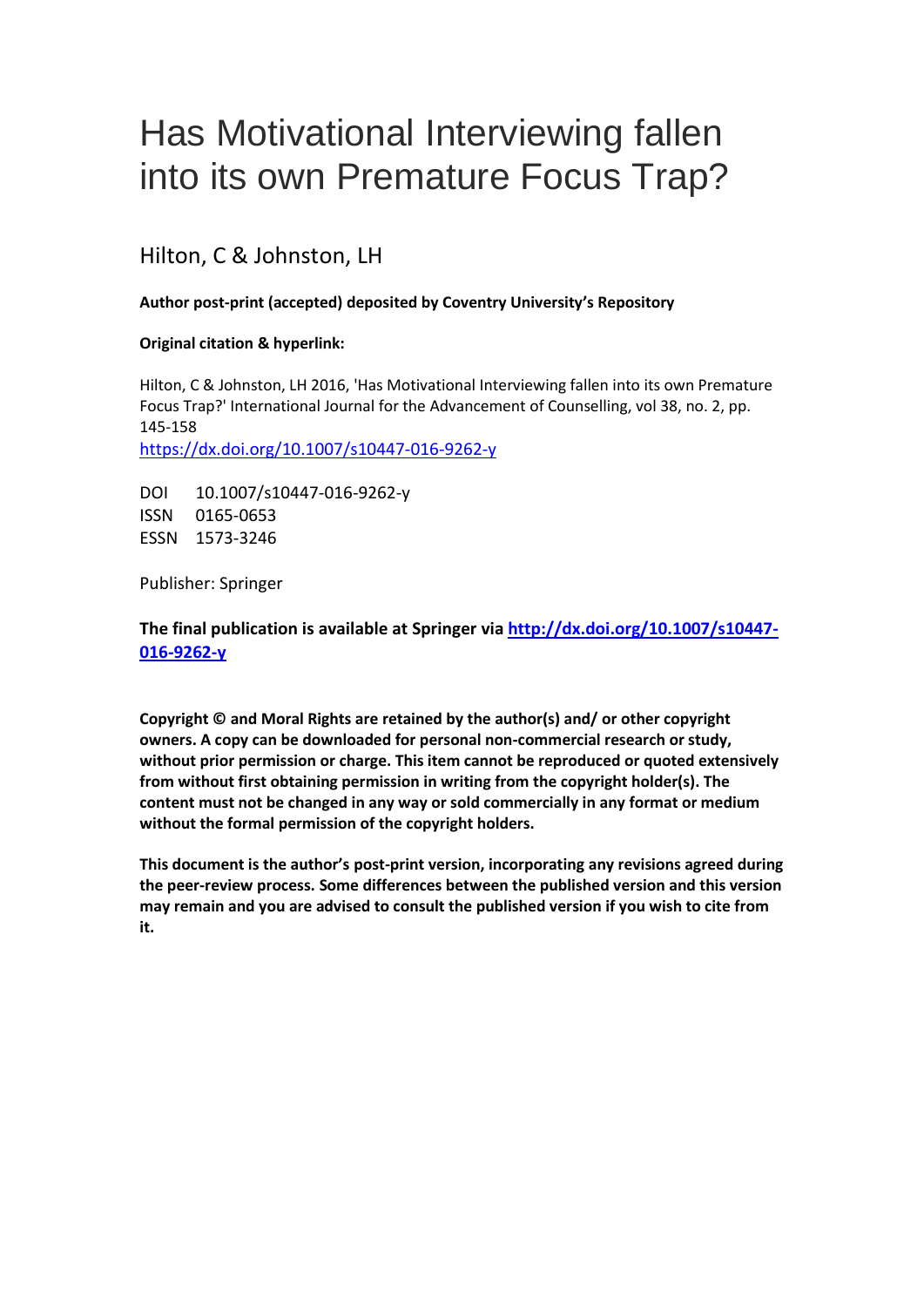**Hilton, C. E.,** Lane, C. & Johnston, L. H. (2016). Accepted International Journal for the Advancement of Counselling (April 2016).

## **Has Motivational Interviewing fallen into its own Premature Focus Trap?**

#### **Abstract**

Since the initial conception of the behaviour change method Motivational Interviewing, there has been a shift evident in epistemological, methodological and practical applications from an inductive, process and practitioner-focussed approach to that which is more deductive, research-outcome, and confirmatory-focussed. This paper highlights the conceptual and practical problems of adopting this approach, including the consequences of assessing the *what* (deductive outcome-focussed) at the expense of the *how* (inductively process-focussed). We encourage a return to an inductive, practitioner and client-focussed MI approach and propose the use of Computer Assisted Qualitative Data Analysis Systems such as NVivo in research initiatives to support this aim.

Key Words: Motivational Interviewing; Qualitative methodologies; NVivo; Inductive Research.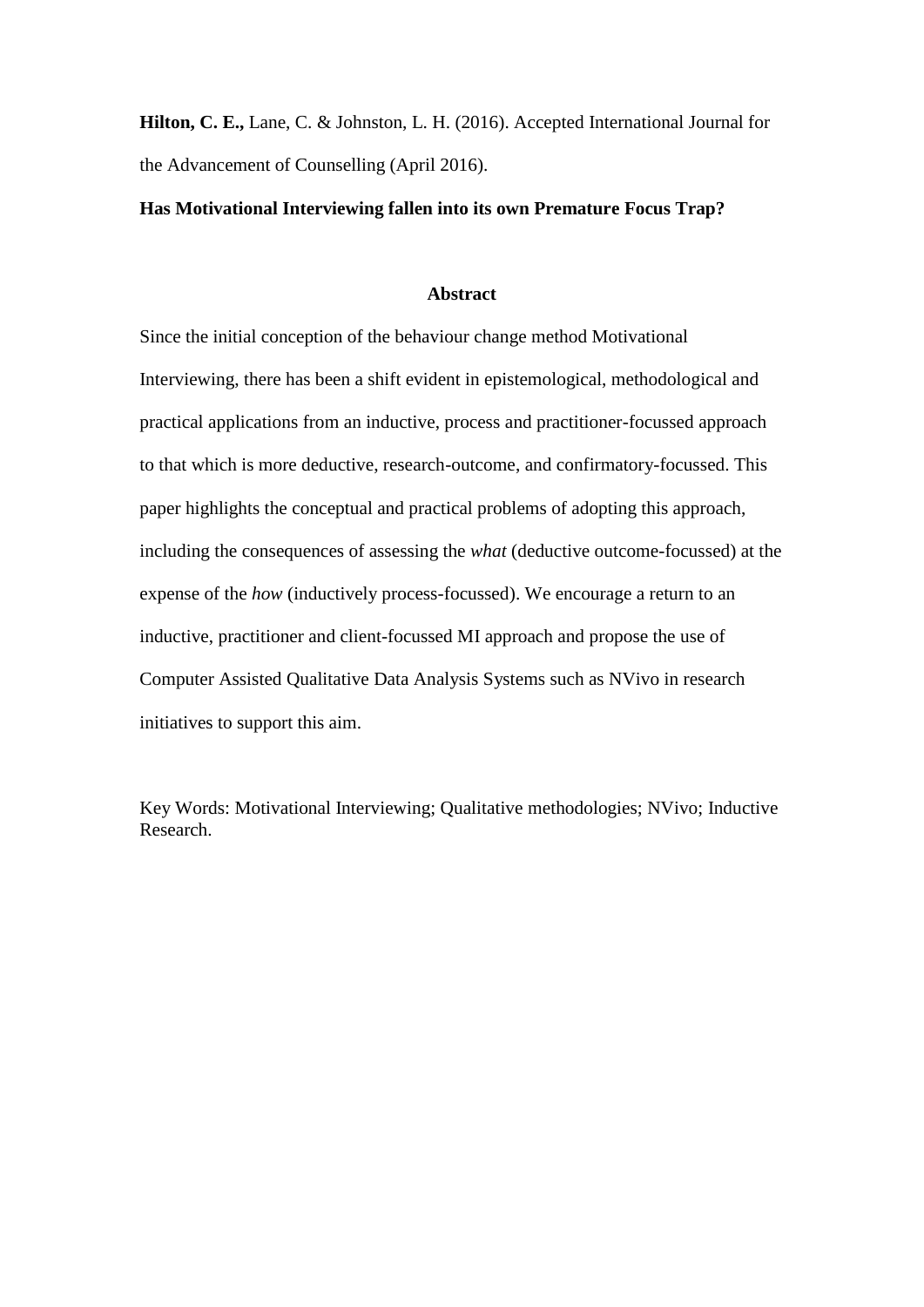# **Introduction**

The current paper critically explores the historical approaches utilised to advance our understanding of the application and efficacy of the behaviour change counselling method Motivational Interviewing (MI; Miller & Rollnick, 2012). Specifically, the shift in epistemological, methodological and practical applications from the initial conception of MI - an inductive, process and practitioner-focussed approach - to that which is more deductive, research-outcome, and confirmatory-focussed is presented. We present the reasons as to why there may have been a shift in research that is predominantly concerned with demonstrating measureable outcomes (outcomefocussed) or that which aims to confirm what it is that is thought to already be known about the method (confirmatory-focussed). The conceptual and practice-based consequences of this shift are critiqued with a particular emphasis on the subsequent impact of exploring the *what* (deductive, outcome and predominantly confirmatoryfocussed) at the expense of the *how* (inductively process-focussed).

In this respect we argue that MI may have fallen into its own *premature focus trap* and we present a number of challenges that arise both conceptually and practically as a consequence. These include difficulties with better understanding the micro qualities of just *how* and *why* MI may be effective and if this differs across contexts. For example, how might the application of MI differ when supporting the reduction or cessation of an ill-health behaviour, such as alcohol consumption or smoking, rather than encouraging a health promoting behaviour, such as physical activity or regular eating? A premature deductive outcome/confirmatory focus also has consequences for how the level of practitioner proficiency and the skill development of trainee practitioners is assessed (i.e., a lack of focus upon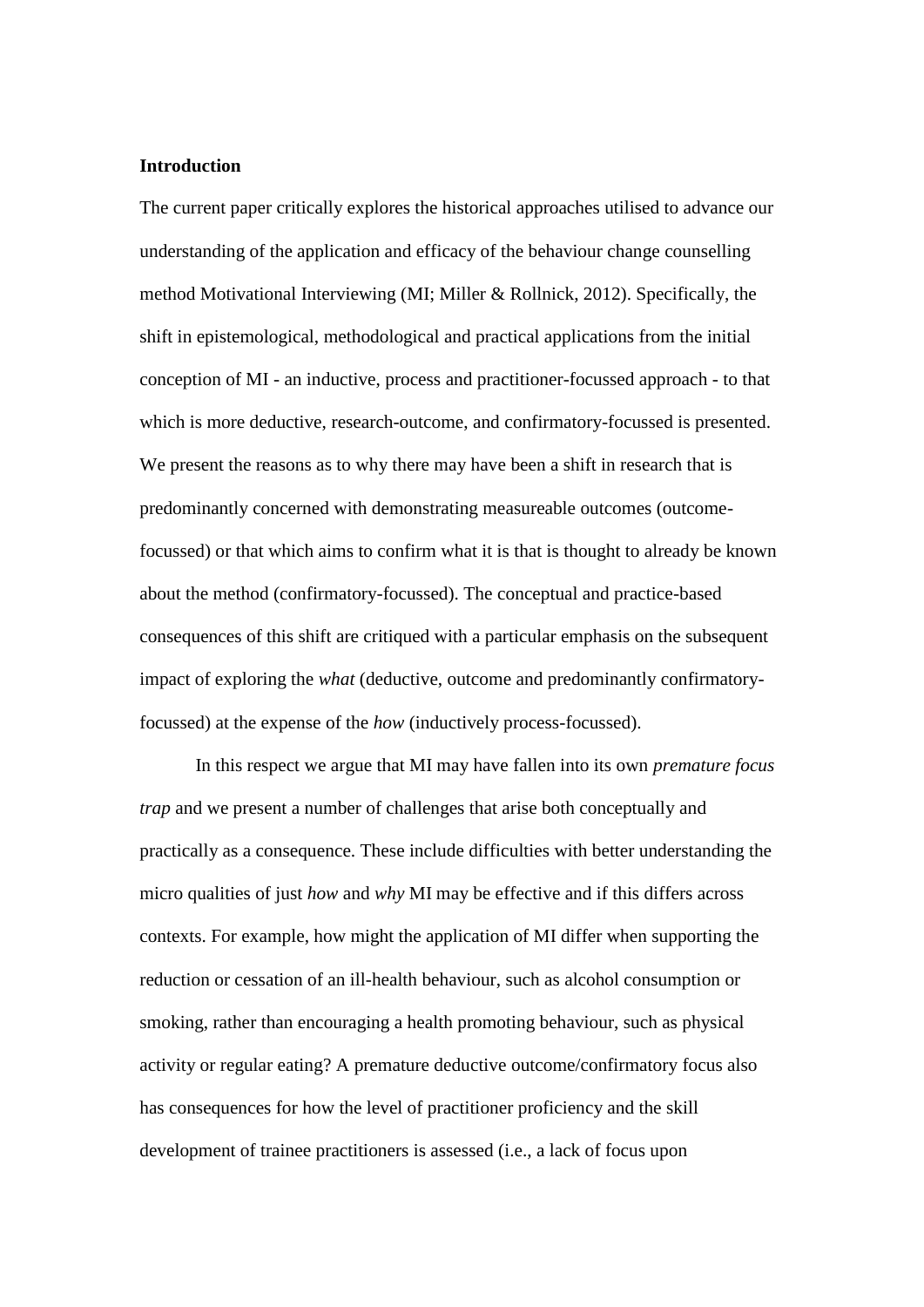interpersonal processes) – a common problem across therapeutic approaches (Roth  $\&$ Fonagy, 2005). In the current paper, we present alternative approaches to help avoid this premature and arguably detrimental approach to attempting to understand the application of MI. Specifically, the role of constructionist approaches to help better understand the subtle complexities of MI-consistent conversations and therapeutic engagement, in addition to supporting skill acquisition and proficiency in the method, are addressed. Finally, the role of Computer Assisted Qualitative Data Analysis Systems (CAQDAS) such as QSR NVivo [\(www.qsrinternational.com\)](http://www.qsrinternational.com/) is discussed as a potential tool to support this process.

Motivational Interviewing (MI) is a complex counselling method that by its very nature can be difficult to define. The method identifies as a person/client-centred approach typically associated with the Rogerian understanding (See Rogers, 1980). However, MI is also typically associated with helping individuals resolve feelings of ambivalence about change behaviour (Miller & Rollnick, 2002). Most recently the method has been described in its simplest terms as "a collaborative conversation style for strengthening a person's own motivation and commitment to change" (Miller  $\&$ Rollnick, 2012, p. 12). The original conceptualisation of MI emerged from an inductive process of analysing clinical practice within the addictions field (see Miller 1983; Miller & Rollnick, 1991). Essentially, this inductive process involved groups of Norwegian Psychologists at the Hjellestad Clinic near Bergen evoking (from Dr Miller) his implicit knowledge from his *procedural*, *reflective* and *declarative* knowledge systems within his therapeutic practice (see Bennett-Levy, 2006). In essence, this reflective process helped Dr Miller to explicitly articulate decisionmaking rules that he had developed without a level of prior conscious cognitive awareness within his procedural (if-then) knowledge system. The existing *Implicit*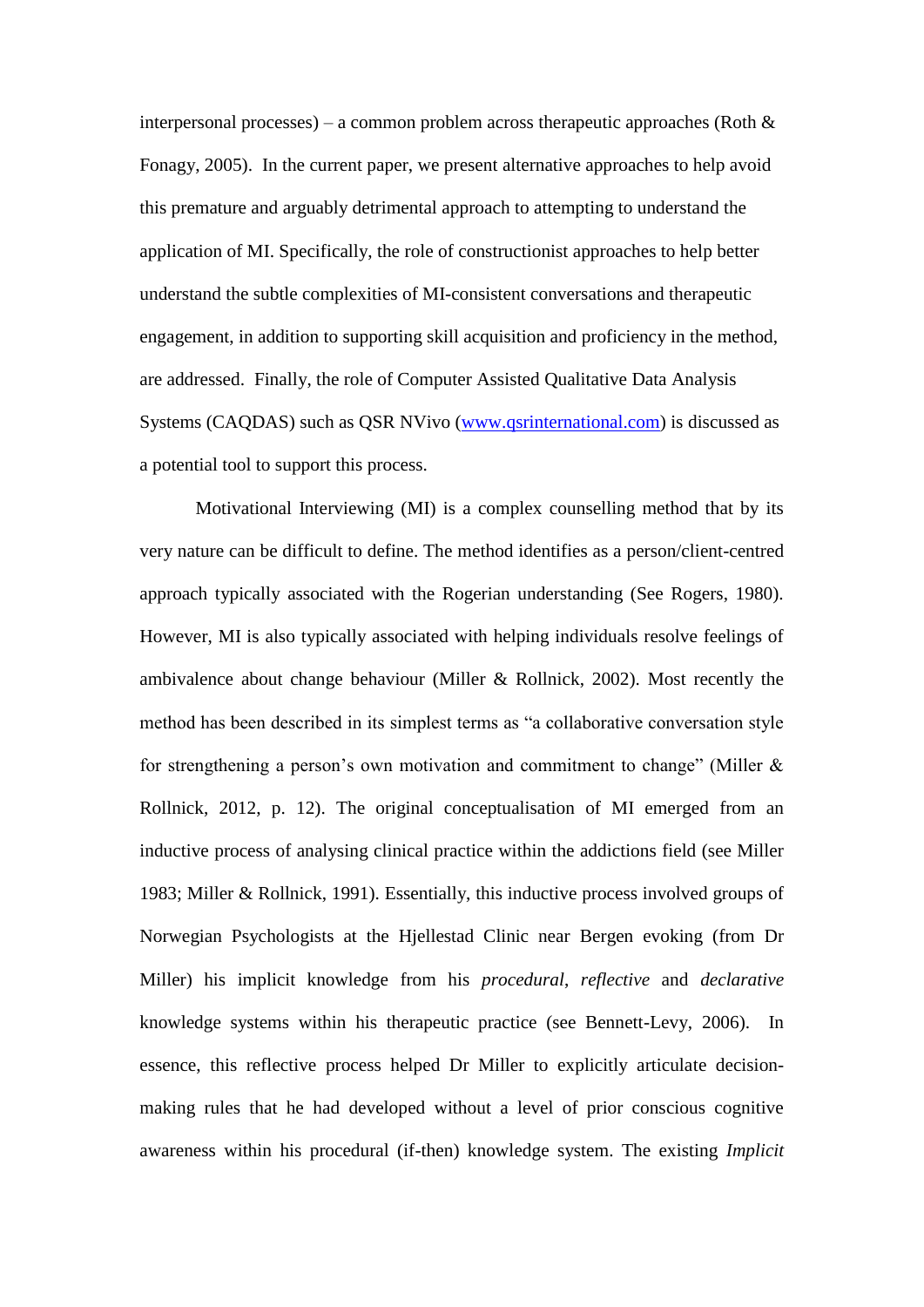*Learning Theory* literature suggests that when expertise is developed in this way (i.e., to become Declarative Knowing-that Knowledge) then skills-based expertise is less likely to break down under conditions of high cognitive demand (see Masters, 1992).

Since its early conception (Miller, 1983), MI has evolved as a behaviour change counselling method. What started as a method primarily developed to assist with reducing drug and alcohol behaviours (cf., Compton, Monahan, & Simmons-Cody, 1999; Mitcheson, Bhavsar, & McCambridge, 2009) has subsequently been used to promote healthy behaviours, such as increases in physical activity (cf., Gourlan, Sarrazin, & Troulloud, 2013), healthier eating (cf., Thorpe, 2003) and assisting with the management of chronic illness (cf., El-Mallakh, Chilebowy, Wall, Myers, & Cloud, 2012; Linden, Butterworth, & Prochaska, 2010), as well as reducing unhealthy choice behaviours such as smoking (cf., Bredie, Fouwels, Wollershelm, & Schippers 2011; Efraimsson, Fossum, Ehrenberg, Larsson, & Klang, 2012).

The rise in ill-health choice behaviours such as physical inactivity (DH, 2011) have led to an increase in investigations into approaches that are most likely to elicit sustained changes towards healthier behaviours. Evidence-based practice is considered central to healthcare and often drives the necessity to demonstrate desirable patient outcomes that are also economically viable and sustainable. It is reasonable to assume that in the quest for demonstrating efficacy within an outcomefocussed environment, MI may have fallen foul to favouring methods of research that attempt to demonstrate impact and outcomes at the detriment of more fully understanding the complexity of the interpersonal therapeutic processes involved. MI stipulates that focussing too early on the behaviour change outcome (e.g., weight loss) without first fully exploring the multitude of physiological, psycho-social and environmental factors that impact upon the change behaviour, runs the risk of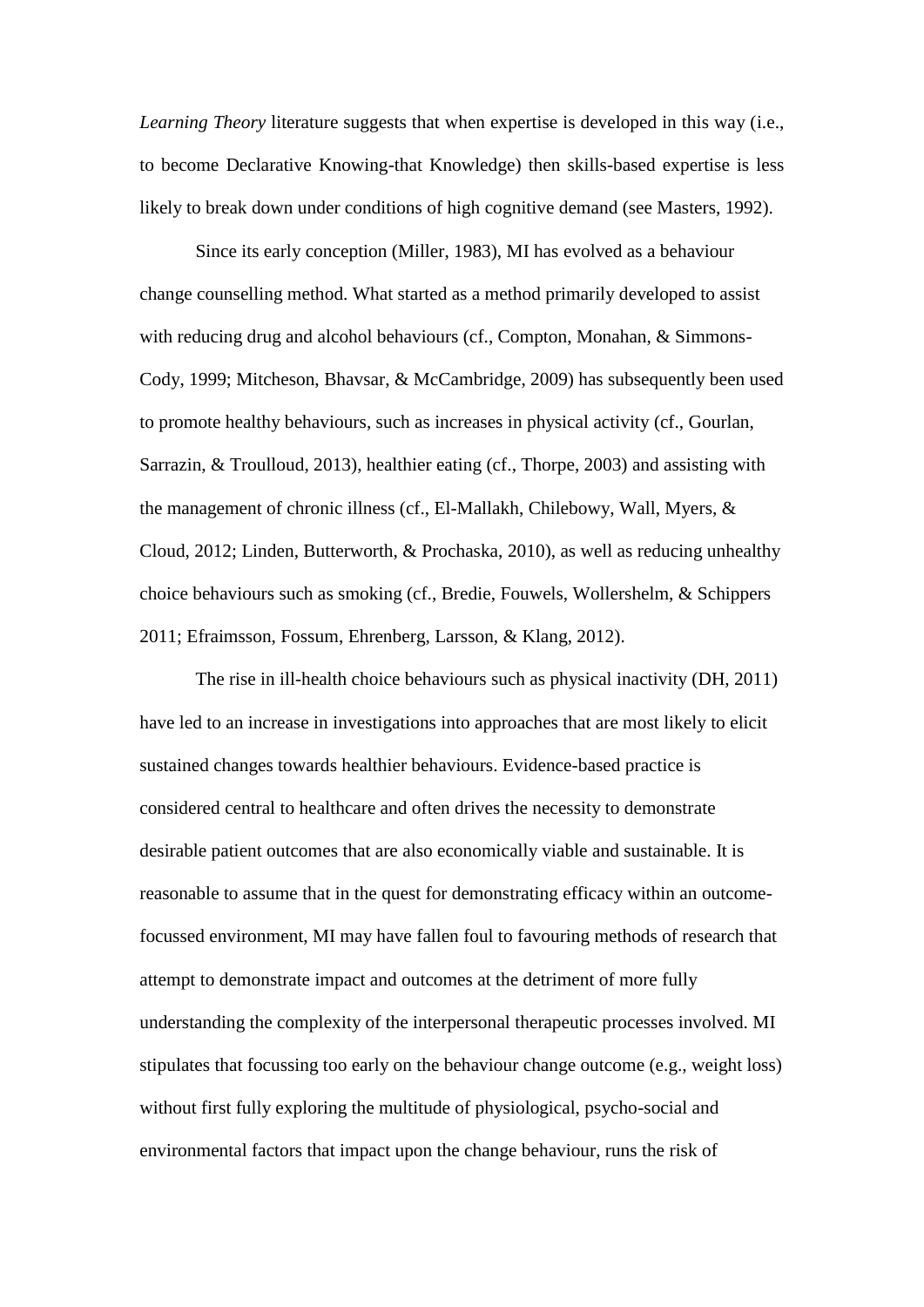damaging the therapeutic alliance and inhibits the change process (Miller & Rollnick, 2002). An early focus on action and premature planning in this way is often termed the *premature focus trap* (Rollnick, Miller, & Butler, 2008). We consider that this has critical relevance not only for the applied practice of MI but for better understanding the micro detail and *intrinsic processes* involved in supporting individuals through changes in behaviour and in what way practitioners develop their skills. What follows is an exploration of the common approaches to knowledge acquisition (epistemology) and how these approaches translate into scientific enquiry (methodology), but with specific reference to the limitations of purely confirmatory and/or outcome-focussed approaches for the development and understanding of the MI method.

# *Premature Outcome Focus – Assessing Outcome without Process*

During the initial development of MI, Miller's inductive process of externalising and explicitly outlining his heuristic (implicit) knowledge, developed from years of clinical practice, helped him to begin to articulate the original principles and strategies of *doing* MI (i.e., the *what*, *when*, *why*, and *how* of MI) within the addictions field (i.e., the *who* and *where*) (Miller, 1983). This approach is consistent with a constructionist epistemology whereby we would challenge the view that knowledge is based upon objective and unbiased observation (Burr, 2015). This approach is also consistent with an inductive and qualitative methodology that assumes that there is no single universal reality but that several realities may co-exist and that they are related to the context in which they occur (Braun & Clarke, 2013). However, since these initial conceptions of MI, a practitioner-led, constructionist, inductive and processfocussed approach to understanding the approach has been replaced with research that is distinctly deductive, confirmatory, and outcome-focussed (cf., Burke, Arkowitz, &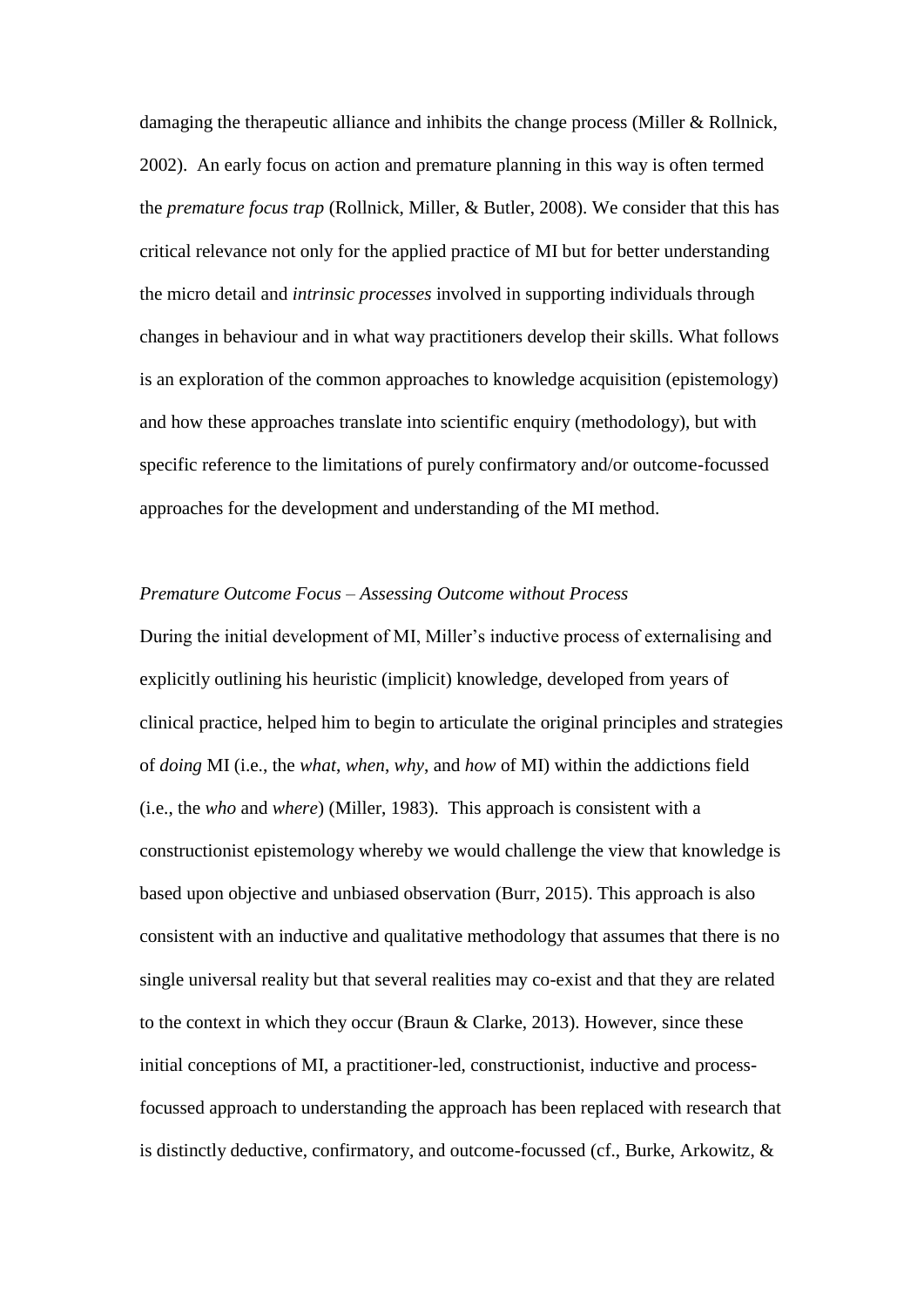Menchola, 2003; Foxcroft, Coombes, Wood, Allen, & Santimano, 2014; Lindson-Hawley, & Thompson, 2015; Rubak, Sandbaek, Lauritzen, & Christensen, 2015). Whilst it is accepted that there is value in establishing the outcome efficacy of MI, a recent systematic review of the approach in regard to smoking cessation (Rubak et al. 2015) highlights the problematic nature of a quantitative only approach to understanding MI. Specifically, the authors concluded that variations in study quality, treatment fidelity and between-study heterogeneity meant that the results of the studies examined should be interpreted with caution.

This epistemological and methodological paradigm is not exclusive to MI research. Such positioning is also reflective of the growing trend in the use of behaviour change taxonomies within health interventions, whereby practitioners are advised of a desirable checklist of skills that are likely to elicit behaviour change (cf., Abraham & Michie, 2008; Michie, Ashford, Sniehotta, Dombrowoski, Bishop, & French, 2011) rather than a focus on the *process* and *how-to* of the complex skill that is supportive of change-behaviour. The limitations of this approach for psychological enquiry have been consistently highlighted within the literature in the Clinical Psychology (practice-based) domain, where the need for a formulation-based (case conceptualisation) approach has been called for in helping to understand the predisposing, precipitation, perpetuation, and protective factors associated with a client's presenting problems and treatment plans (see Kuyken, Padesky, & Dudley, 2009).

Similarly, within the research methods literature, Baker (1992) asserted that a positivistic approach to research replaces human participants with mere variables and that "as psychology evolved in the  $20<sup>th</sup>$  century, its practitioners manifested an almost neurotic need to be seen as scientific" (Baker, 1992, p. 13). Psychology has often been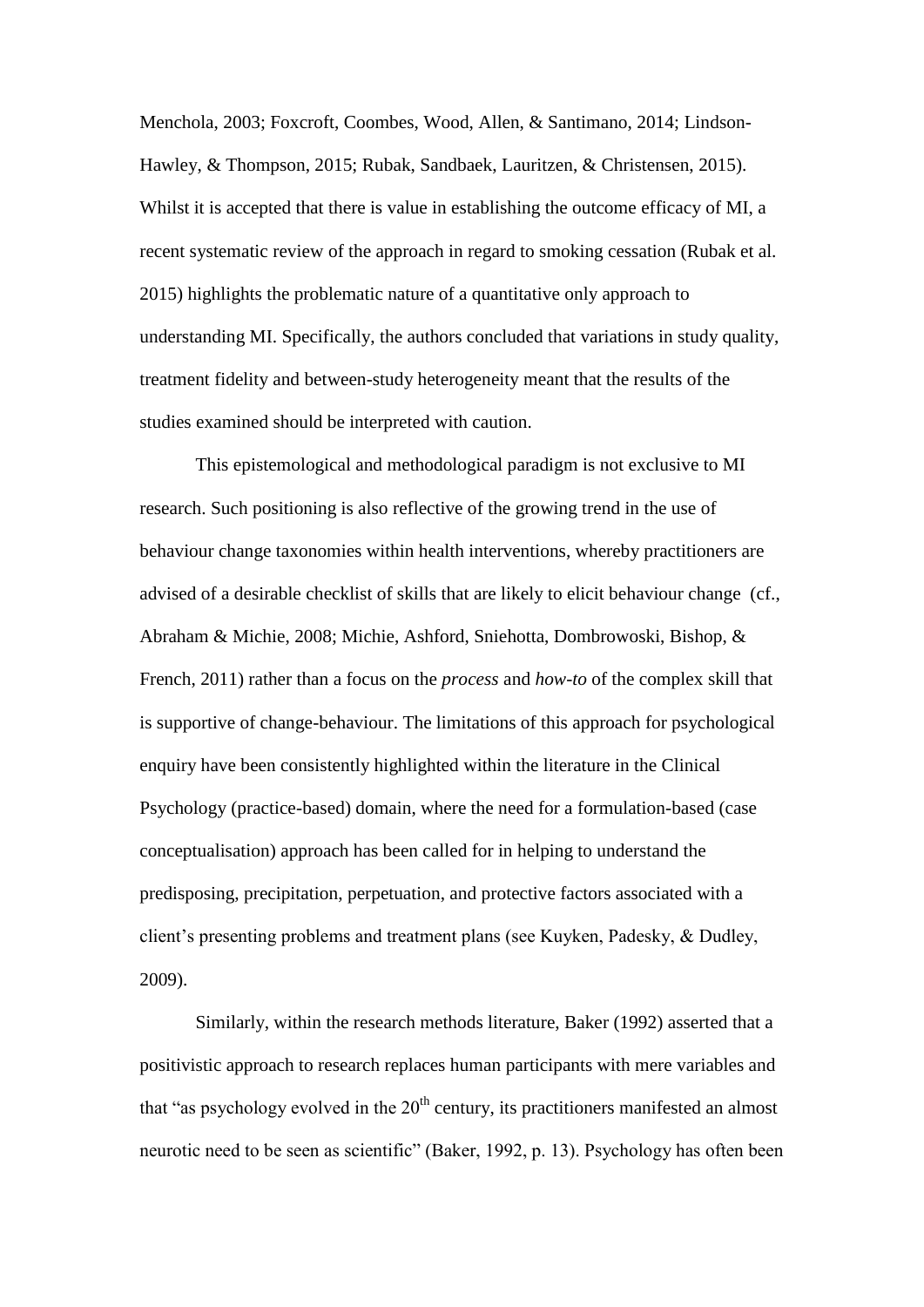deemed as a discipline that should seek to identify that which is objective, consistent and measurable – a 'universal psychological reality' (Braun & Clarke, 2013). Coupled with the growing demand for health care practice to be evidence-based, it is not difficult to understand how MI has fallen into the same reductionist trap in this respect. However, there are clear implications for this, more especially because there is a cyclical relationship between research, policy and practice. If the research utilised to inform policy formulation and subsequent behaviour change practice is limited and/or ill-fitted, it follows that these limitations will filter into clinical practice. This is somewhat ironic given the origins of the conceptualisation of MI. As mentioned previously, this is magnified when we consider that since the initial conception of MI, the continued utilisation of an inductive and process-related research framework from the perspective of the client and practitioner to help further develop the method have been distinctly lacking.

Historically there has been a lack of credibility of qualitative *process* research and consequently a lack of funding. It is important to recognise that efficacy or explanatory trials determine whether an intervention produces the expected result, whilst effectiveness or pragmatic trials measure the degree of beneficial effect under 'real world' clinical settings (Gartlehner, Hansen, Nissman, Lohr, & Carey, 2006). The randomized controlled trial (RCT) approach to research is often favoured as the *gold standard* for assessing the efficacy of health-related interventions, and it is likely that this has also contributed to the lack of funding for process research across a range of therapeutic approaches (see Roth & Fonagy, 2005). However, it has consistently been recognized that the RCT approach is ill-fitted to psychological research (Cartwright, 2010; Marshall & Marshall, 2007; Simon, 2001), predominantly because an RCT cannot capture the organic and complex processes involved in the study of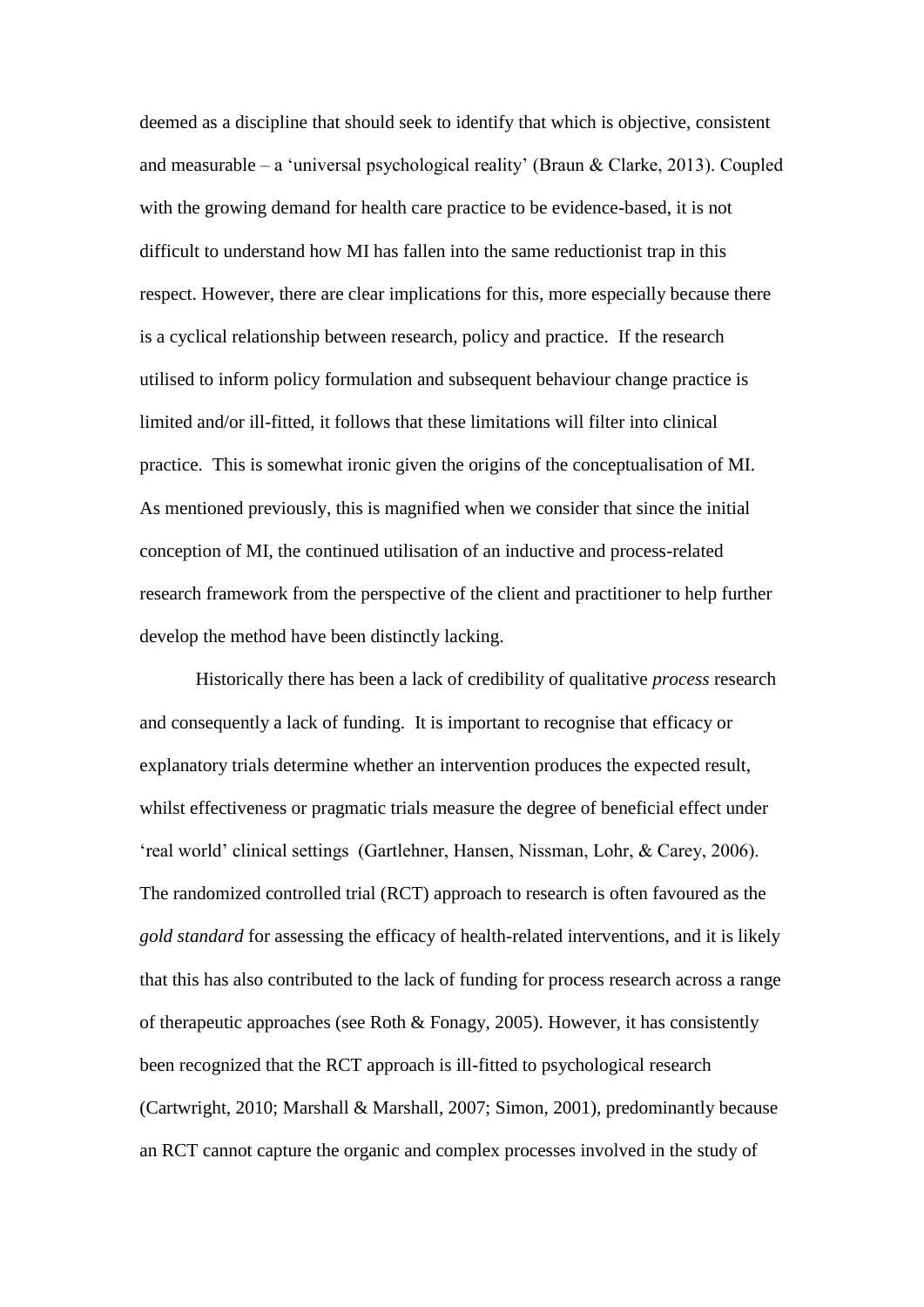human behaviour. The challenges of the approach in demonstrating meaningful outcomes within physical activity behaviour change contexts, for example, has also been highlighted (Gidlow, Johnston, Crone, & James, 2008). Arguably this is particularly pronounced in studying an interpersonal dynamic between two or more individuals, as is the case within psychological therapies.

The quality of the therapeutic relationship between client and practitioner, often termed the therapeutic alliance, has been consistently recognised as critical to predicting successful therapeutic outcomes (cf., Horvath & Symonds, 1991; Martin, Garske, & Davis, 2000; Norcross, 2005). Process-related considerations, such as the importance of acknowledging the role of practitioner interpersonal style to the behaviour change process, is increasingly recognised and communicated within the scientific literature (cf., Hagger & Hardcastle, 2014; Moyers, 2014). However, this vital contribution to the change process has arguably been overlooked within recent behaviour change guidance in the UK (NICE, 2014). This is particularly concerning given that such guidance is often used to shape service delivery and impacts heavily upon research funding. Within MI, the collaborative and empathic style of a typical MI consistent conversation (often termed as *spirit*) is central to supporting people through change. A conversation lacking in *spirit* is not MI - regardless of the techniques employed during a consultation intended to be MI-consistent (Miller & Rollnick, 2002). Furthermore, MI has been consistently described as a *style* of therapy rather than a set of particular techniques (cf., Rollnick & Miller, 1995). Practitioner interpersonal skills, such as cooperation, disclosure and expression of affect, have been found to enhance client engagement within MI consultations (Moyers, Miller, & Hendrickson, 2005; Moyers, 2014). Consequently, whilst it is acknowledged that such an alliance, and what Rogers (1980) would term as 'a way of being', is challenging to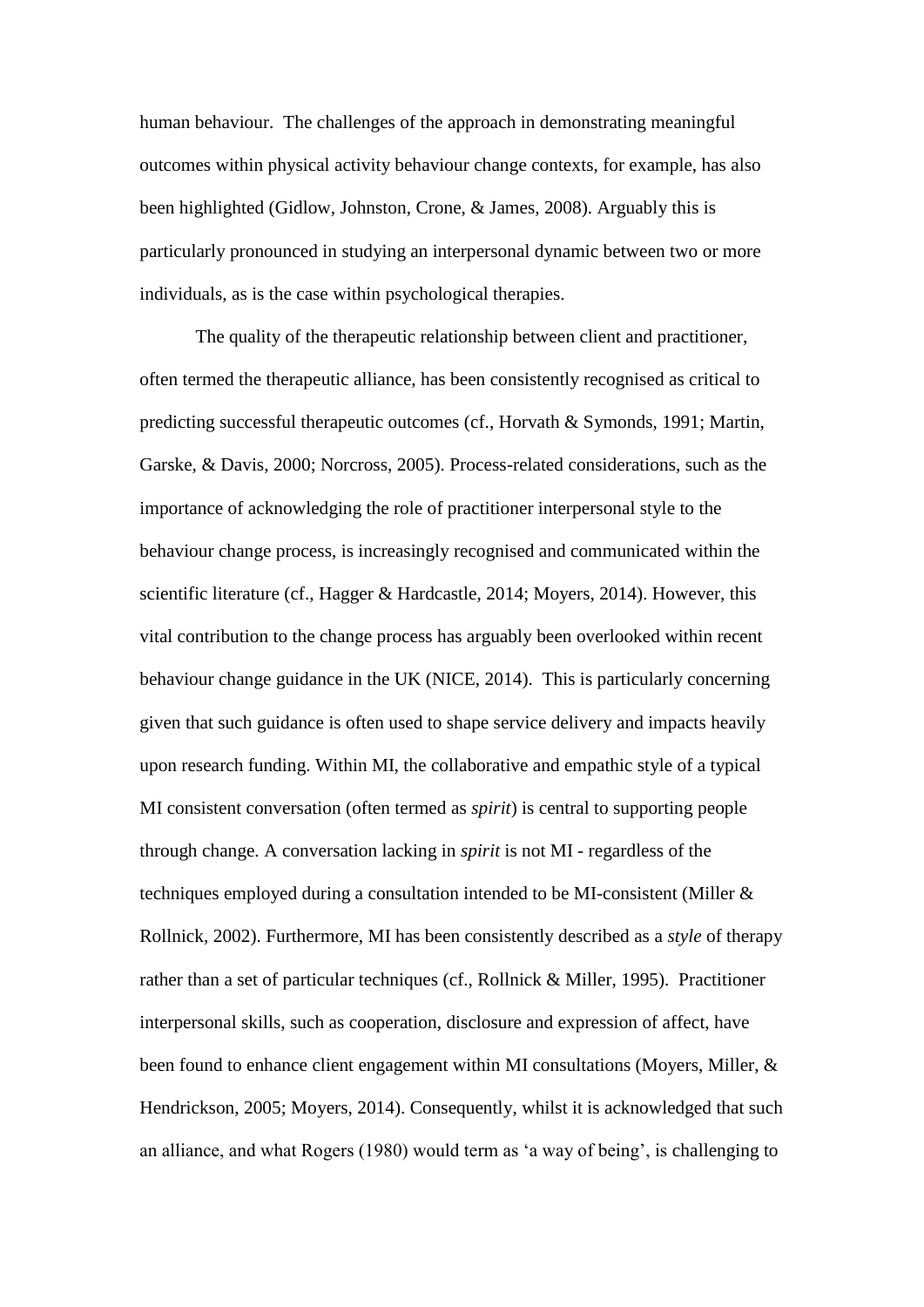measure, it is difficult to comprehend how and why research intended to better understand the behaviour change process continues to ignore these factors.

Increasingly, researchers are recognising that little is known about the processes of change in MI (Apodaca & Longabaugh, 2009), and calls for more process-related work from the perspective of both the client and the practitioner have been made (Jones et al. 2015). Moreover, understanding what MI *is* and *how* to implement MI skilfully are two fundamentally different things. The limitations of approaching counselling skill acquisition and development from a purely knowledgebased (or cognitive) perspective have been highlighted previously by Bennett-Levy (2006), who articulated the importance of the development and refinement of skills through experience, feedback and reflective practice. To suggest that behaviour change counselling skills can be refined through a cognitive level of knowledge and conceptual learning alone is akin to proposing that a skilled athlete can perform at a consistent level simply by following a list of key tasks, without the necessity for coaching, mentoring, training, practice experience and reflection. In similar terms, the preparation of a meal would be somewhat limited if the chef were only to know what ingredients were required without any iterative experience of preparing the particular meal previously. The importance of the role of iterative reflection for therapeutic skill development more generally, and also during (in action) and following supervision (on action), is something that has been consistently highlighted as being integral to the skill enhancement process (cf., Bennett-Levy, 2003, 2003a; Johnston & Milne 2012; Kolb, 1984; Schon, 1986; Vygotsky, 1978).

*The Research Evidence-Base for the Conceptual Development of MI: Confirming the unconfirmed*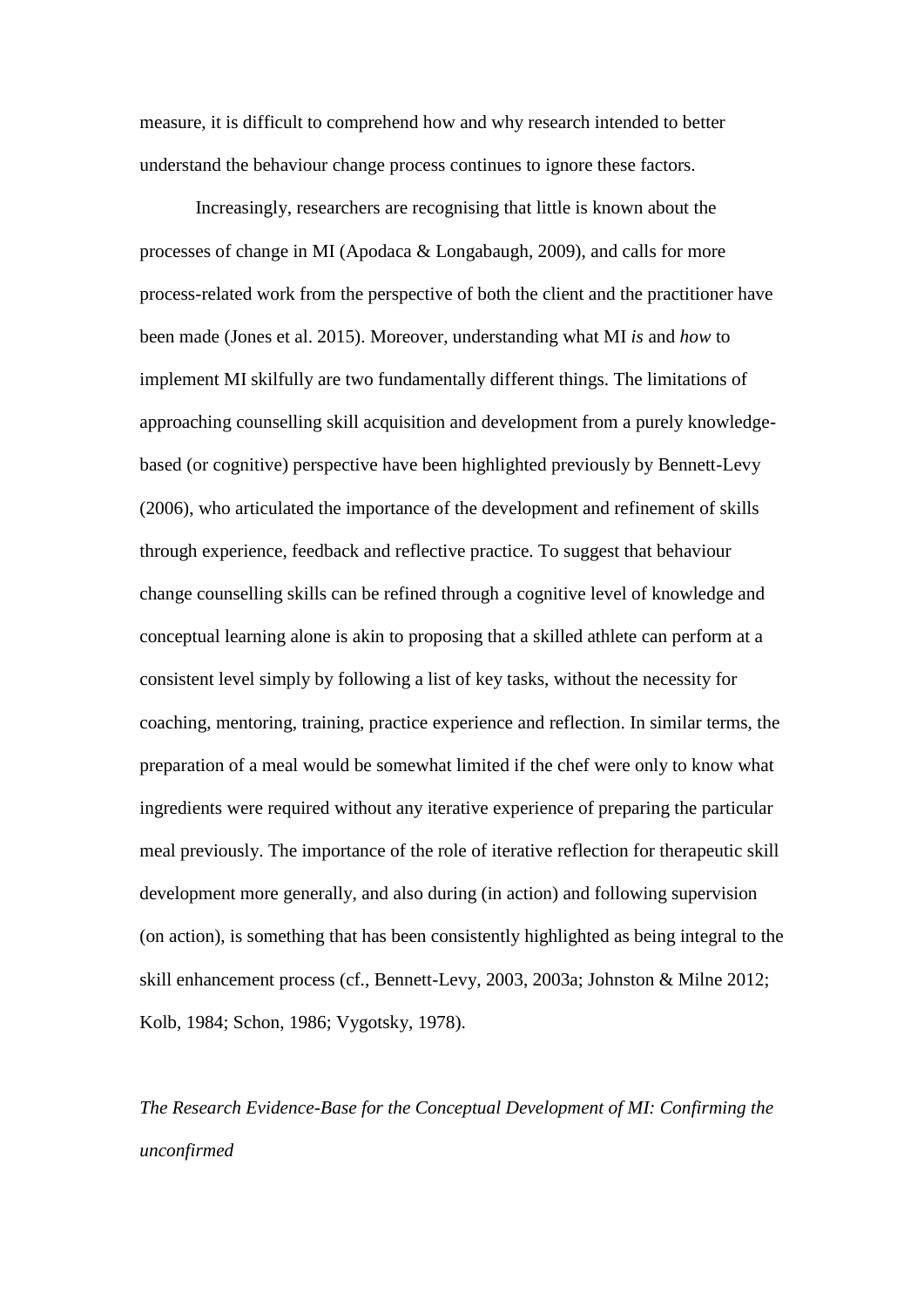In more recent publications (e.g., Miller & Rollnick, 2012) and in recent presentations by Miller and Rollnick regarding developments of the method of MI at the Motivational Interviewing Network of Trainers (MINT) conferences (2012; 2013; 2015); we noted that there seems to be a lack of clear empirical evidence to support the rationale for the recently introduced (Miller & Rollnick, 2012) 'Four Process Model' specifically. We also observed that there is lack of clarity regarding the rationale and evidence-base for removing the notion of psychological resistance from MI practice. In addition, we consider that some of the methodological limitations of the research underpinning MI conceptual developments, in particular *change talk*, may have been overlooked, and the inherent affiliated considerations of the diverse nature of language use have been ignored.

With respect to *change talk*, practitioners are advised to skilfully elicit, listen for and respond to the client's verbal expression of their *desires, abilities, reasons* and *need* to change, alongside considerations of *commitment* level, how ready or prepared an individual is to engage in change (*activation*) and whether an individual is '*takingsteps'* towards change, for which the acronym DARN-CAT is often used (Amrhein, Miller, Yahne, Palmer, & Fulcher, 2003)). Additionally, we are advised that *sustain talk* comprises the kind of language a person may use to justify maintaining their current ill-health behaviour and that such language also falls into the categories of DARN. However, in this case, the language used would be that which reflects the *desires, abilities, reasons* and *need* to sustain the behaviour (Miller & Rolnick, 2012). A further recent development in the method is the notion of *discord,* which reflects a breakdown in the therapeutic alliance. Examples of *discord* include the client using defending language, or expressing anger towards the practitioner (Miller & Rolnick, 2012). Whilst the notions of *sustain talk* and *discord* make intuitive sense, there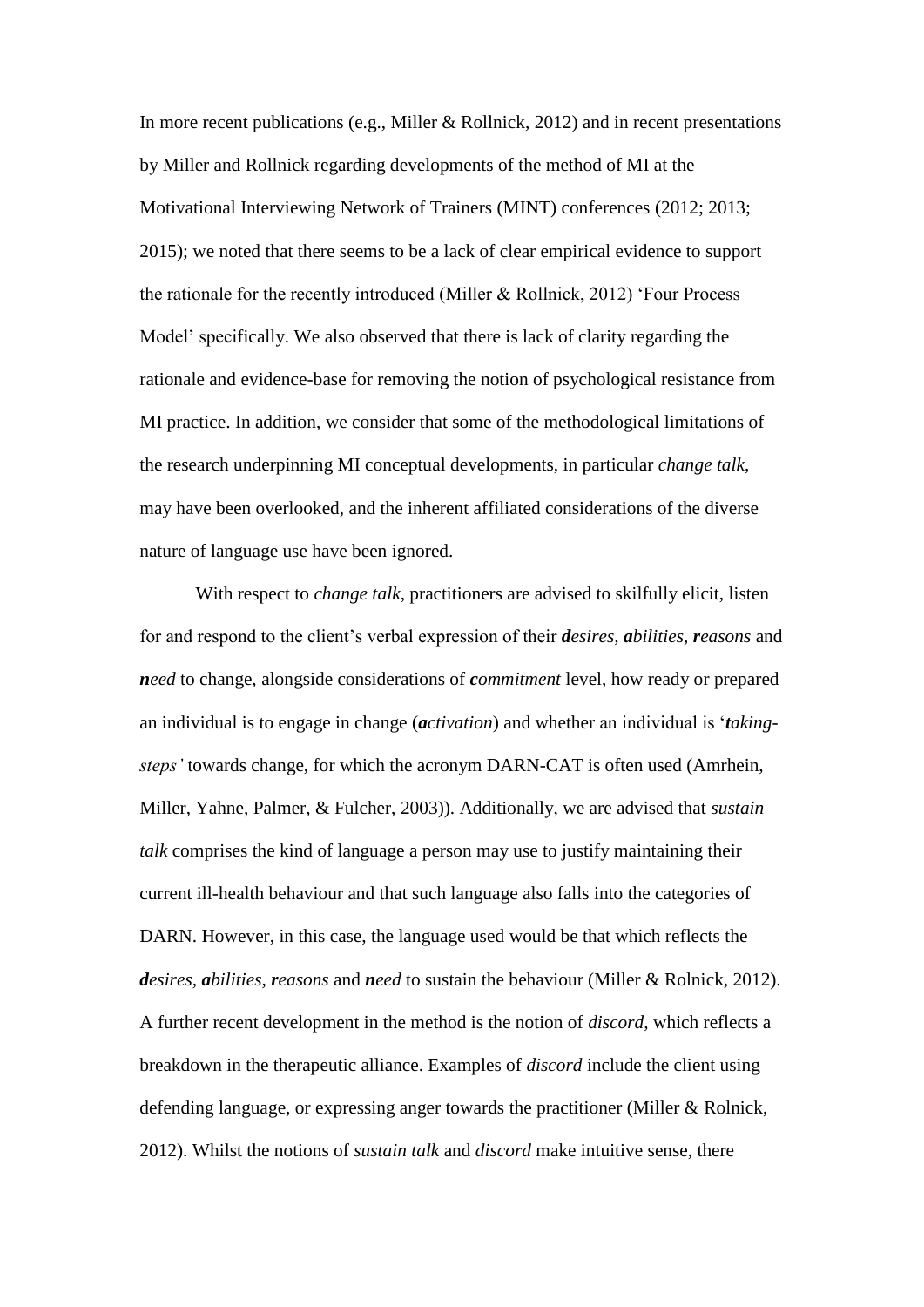appears to be a lack of empirical evidence to support the rationale for the addition of these terms both conceptually and practically into our understanding if the MI method. Additionally, to date, the methodological approach employed to explore and better understand *change talk* is ill-fitted to this aim.

One particular study seems to have been particularly influential upon how processes within MI are conceptualised and measured. Paul Amrhein and colleagues explored the relationship between client talk within a single MI session and the proportion of days abstinent from substance use in 84 participants (Amrhein et al.,, 2003). They used a qualitative coding frame to identify client *change talk* within the categories of *desire*, *ability*, *reason*, *need*, *readiness* and *commitment* in relation to changing or not changing current substance use. These were numerically rated on a scale from -5 (extremely committed to no change) to +5 (extremely committed to change). Each MI session was divided into tenths (deciles) for analysis, to examine changes in the strength of change talk as the session progressed. Participants were grouped according to their average proportion of days abstinent through a 3 to 12 month follow-up period (into 'maintainers', 'changers' 'strugglers' and 'discrepants'). 'Maintainers' and 'changers' demonstrated a significantly higher strength of verbal commitment to change, in comparison to 'strugglers' and 'discrepants'. Proportion of days abstinent at follow-up was predicted by the strength of client commitment language scores at the 7th and 10th deciles of their MI session, and commitment language was predicted by client expression of desire, ability, reasons and need for change.

There are a number of problems regarding the quality of the Amrhein et al. (2003) study, which draw into question some of the conclusions being made from the findings. First, an assumption is made that the constructs of c*hange talk* and *sustain*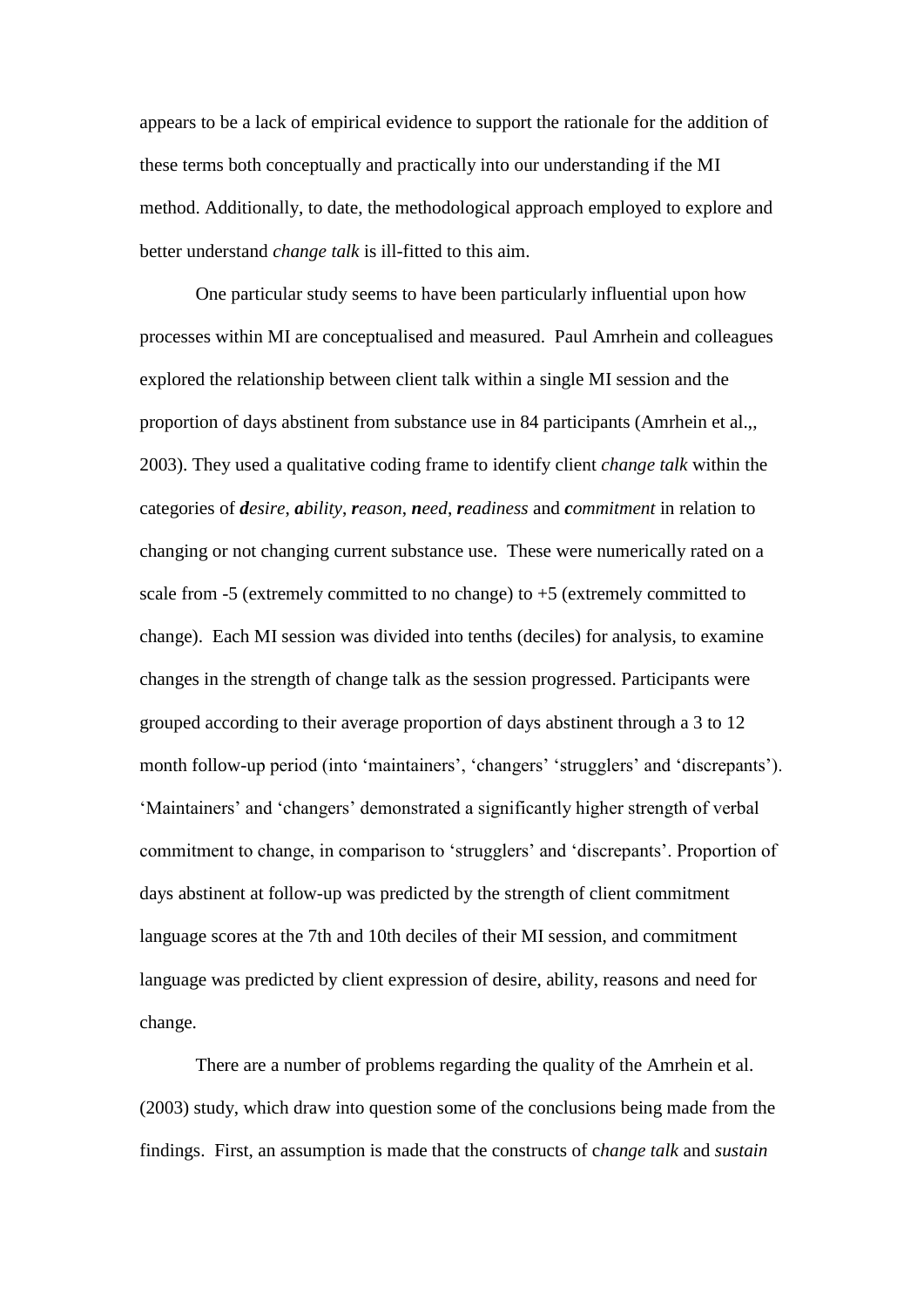*talk* are functioning in the way they are thought to function within MI (i.e., that it is indicative of a cognitive or affective process in relation to change). In contrast to the inductive approach taken by Miller during his time in Norway, a deductive approach has been applied to the qualitative coding frame used in this study, in so far as specific kinds of talk, based upon hypothesis-driven questions, were focussed upon during these interactions, to the exclusion of wider processes. This is contrary to alternative approaches to linguistic analysis, such as discourse analysis. These kinds of approaches seek to establish *how* and *why* language is being used in particular ways, which discursive resources are drawn on by the speakers, and the kinds of social effects that arise from using language in this way (cf., Potter 2002; Potter and Wetherall, 1987, 2012). Indeed, one study using a discursive psychological framework found instances where what is understood within the MI field to be *change talk* served a range of functions (Lane, 2012). This included: to propose action, to enhance the feasibility of the client's proposed action, to persuade, to challenge the therapist's position, and to resist the positions in relation to changing drinking opened up for the client by the therapist. These findings suggest the possibility that the way language use within MI is currently being categorised may not be fully or accurately capturing important aspects of interactive processes.

Second, the design of the Amrhein et al. (2003) study raises questions with regard to the generalizability of their findings, given that they were generated from just 84 participants in a given social and cultural setting. Further, the data were subjected to secondary analysis and not purposively gathered in order to investigate the research questions being asked. The groups for comparison were compiled based on their final drinking outcomes, which clearly violates the assumption of random allocation made by statistical tests. Although no demographic differences were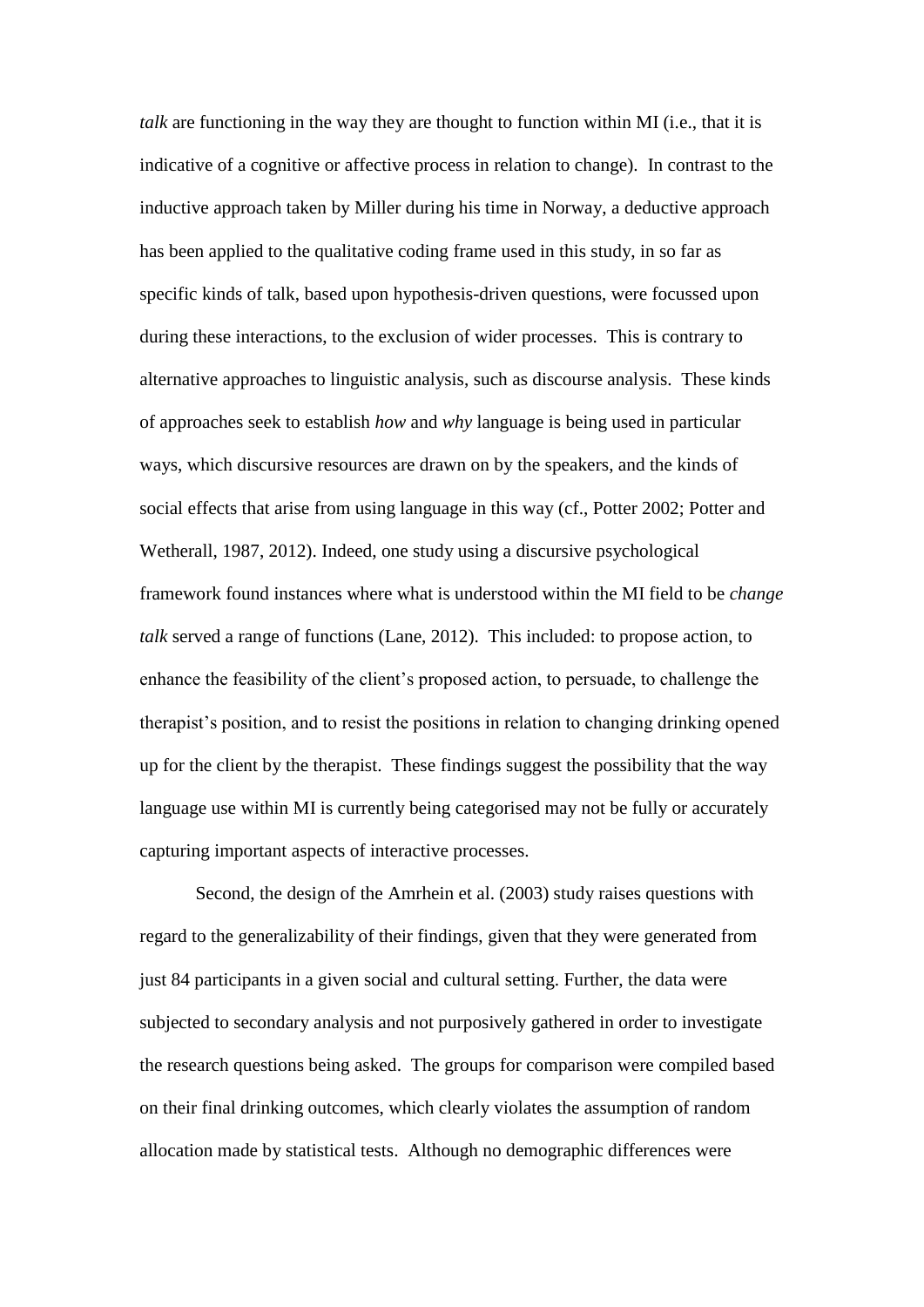observed between these groups, this greatly increases the potential for regression to the mean effects, Type 1 error and other confounding factors that have not been controlled for to influence the results reported by this study.

Despite these weaknesses, it seems that the findings were accepted uncritically by several research teams. Two skill assessment measures (MITI, Moyers et al. 2014; MISC, Miller et al. 2008) that are the most widely used within MI research adopted the *change* and *sustain talk* categories identified in the Amrhein et al. (2003) study and began linking them to outcomes. In a review of other studies of language use within MI, which adopted the categories from the Amrhein et al. (2003) study as variables of analysis in relation to outcomes, Lane (2012) highlighted that each study included in the review reported different outcomes with regards to the sub-categories of *change talk* seemed to be most important in relation to client change. Yet, many of the studies reviewed, some of which lend support to the Amrhein et al. (2003) findings, were also of poor methodological quality. Several studies looked at linguistic data from one session of a multiple MI session intervention (Engle, Macgowan, Wagner, & Amrhein, 2010; Perry & Butterworth, 2011; Walker, Stephens, Rowland, & Roffman, 2011; Moyers, Martin, Christopher, Houck, Tonigan, & Amrhein, 2007), most relied upon self-reported client outcomes (Baer, Beadnell, Garrett, Hartzler, Wells, & Peterson, 2008; Walker et al., 2011; Daeppen, Bertholet, Gmel, & Gaume, 2007; Gaume, Gmel & Daeppen, 2008; Gaume, Gmel, Faouzi & Daeppen, 2008; Gaume, Gmel, Faouzi & Daeppen, 2009; Moyers, Martin, Houck, Christopher, & Tonigan, 2009; Strang & McCambridge, 2004), and most excluded participants lost to follow-up from the analyses (Baer et al., 2008; Hodgins, Ching & McEwen, 2009; Bertholet, Faouzi, Gmel, Gaume & Daeppen, 2010; Walker et al., 2011; Perry & Butterworth, 2011; Moyers et al., 2007; Engle et al., 2010; Daeppen et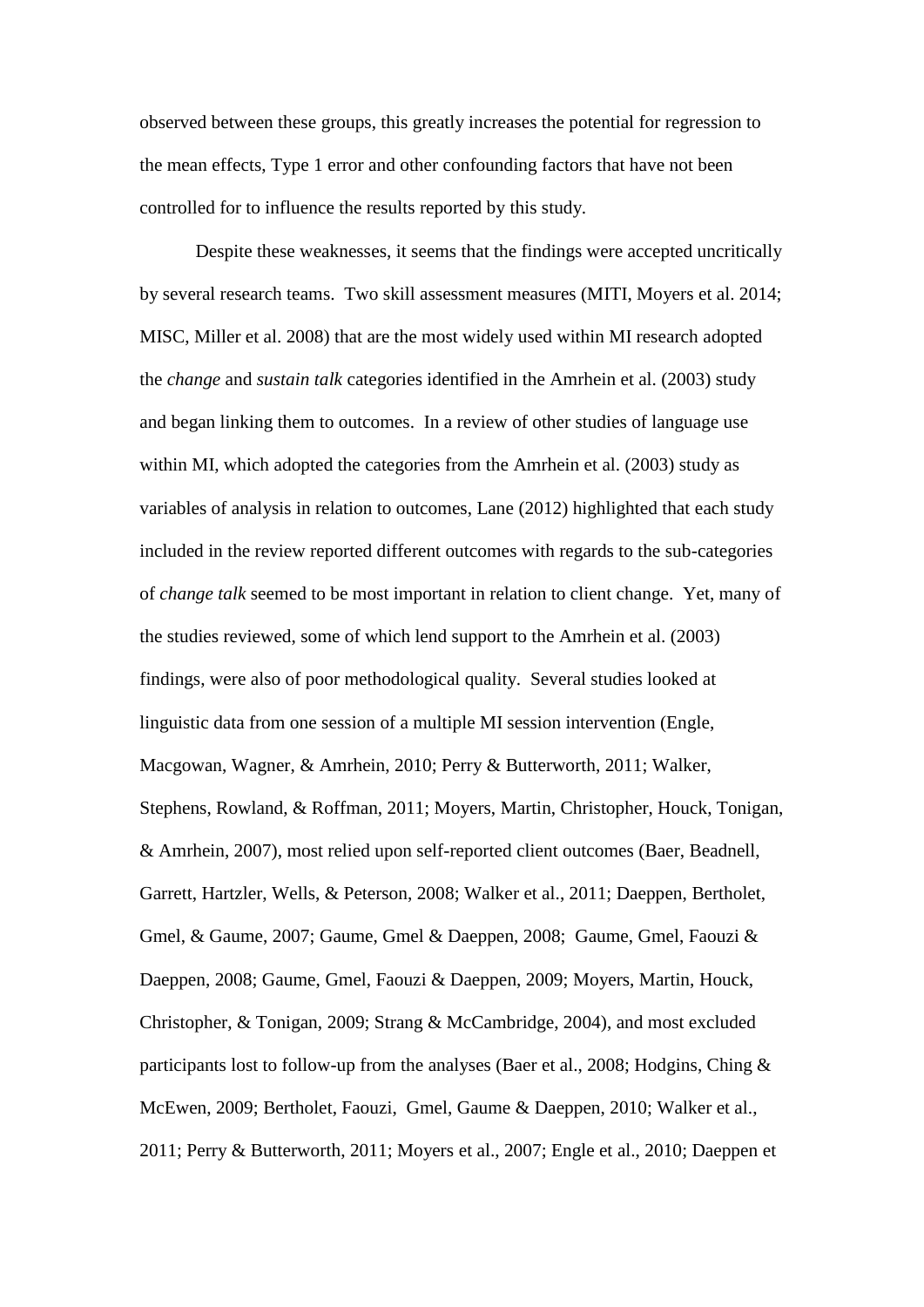al., 2007; Gaume, Gmel & Daeppen, 2008; Gaume, Gmel, Faouzi & Daeppen, 2008; Gaume, Gmel, Faouzi & Daeppen, 2009). Many also relied upon the secondary analysis of data, rather than studies designed to test specific hypotheses about language categories (Baer et al., 2008; Bertholet et al., 2010; Catley, Harris, Mayo, Hall, Okuyemi, Boardman, T., et al., 2006, Daeppen et al., 2007; Engle et al., 2010; Feldstein-Ewing, Filbey, Sabbineni, Chandler & Hutchison, 2011; Gaume, Gmel & Daeppen, 2008; Gaume, Gmel, Faouzi & Daeppen, 2008; Gaume, Gmel, Faouzi & Daeppen, 2009; Hodgins et al., 2009; Magill, Apodaca, Barnett, & Monti, 2010; Moyers, Martin, Manuel, Stacey, Hendrickson, & Miller, 2005; Moyers & Martin, 2006; Moyers et al., 2007; Moyers et al., 2009; Perry & Butterworth, 2011; Strang and McCambridge, 2004; Vader, Walters, Houck, & Field et al., 2010; Walker et al., 2011).

Consistently through this body of literature, there is a focus on the 'what' rather than the 'how' of language use in MI. The function of utterances is assumed from their grammatical structure and form, and quantified by coding instruments. Arguably, this reflects a *premature focus* within the evidence-base as it currently stands. Rather than making detailed independent observations of language in MI and then generating theories based on those observations, research appears to be focused on confirming hypothesised linguistic mechanisms and MI constructs. The function of an utterance can differ from its grammatical structure, yet this assumption has still been made. Indeed, the inconsistent findings regarding which language variables seem to link with particular outcomes suggests that existing coding measures may themselves require further development. There has been limited exploration of paralinguistic variables such as intonation, stresses and pauses, which are likely to be inherently important in relation to the practice of MI (Carr, 2013).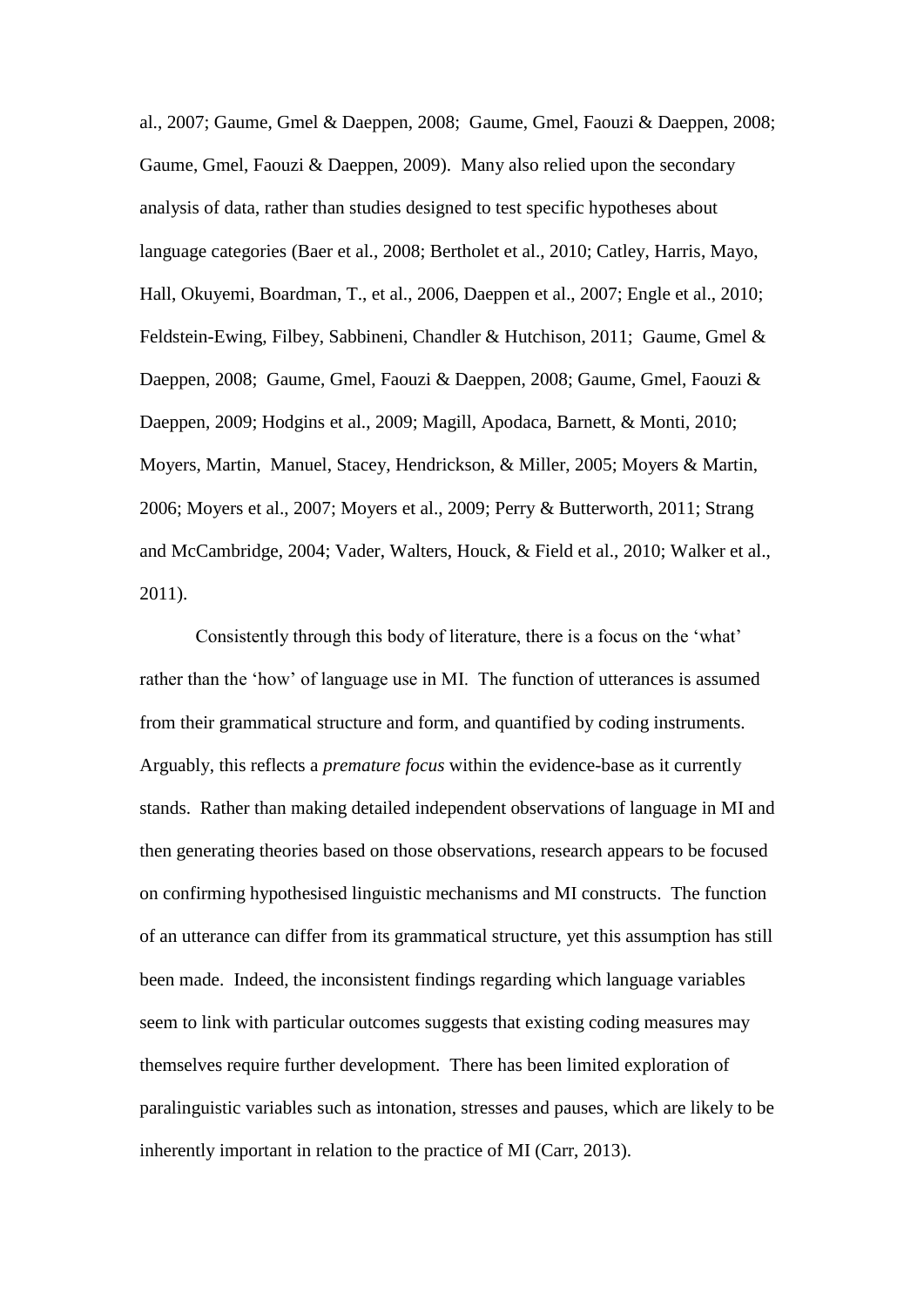The conclusions that can be drawn about the relationship between language use in MI and outcomes are, therefore, incredibly limited. Yet they appear to be being accepted uncritically as confirmation that this is *how* MI works. There is relatively little exploration of other potential mechanisms that may be important through inductive enquiry of clinical encounters across a range of contexts and cultures. Arguably, we have moved away from inductive studies of clinical practice prematurely. By assimilating 'data' from academic studies rather than clinical practice, we have lost the focus on *processes* in MI and almost exclusively focussed on key procedural tasks (i.e., if-then rule-based algorithms) and this runs the risk of turning MI into a manualised approach akin to *Therapy by Numbers*.

## *Motivational Interviewing Skill Measurement*

Arguably, the research-informed practice reciprocal trap described earlier, has led to an over-reliance upon reductionist tools such as the MITI (Moyers et al., 2010, 2014) to support MI practitioner skill development and training. This is particularly poignant given that in an earlier version of the tool (version 3.3.1), the authors themselves advised that the measure was not designed for such purpose (Moyers, Manuel, Miller, & Ernst, 2010). Indeed, they previously suggested that the Motivational Interviewing Skills Code (MISC) (Miller, Moyers, Ernst, & Amrhein, 2008) may be better suited to this aim - "the MISC is typically more useful in conducting detailed process research investigating the critical elements and causal mechanisms within motivational interviewing. It cannot be replaced by the MITI for these purposes" (Moyers et al. 2010, p. 2). The most recent (version 4.0) of the MITI suggests that the tool is suitable for assessing treatment integrity in clinical trials, a method of providing feedback on skill assessment in non-clinical settings and contributing to selection criteria for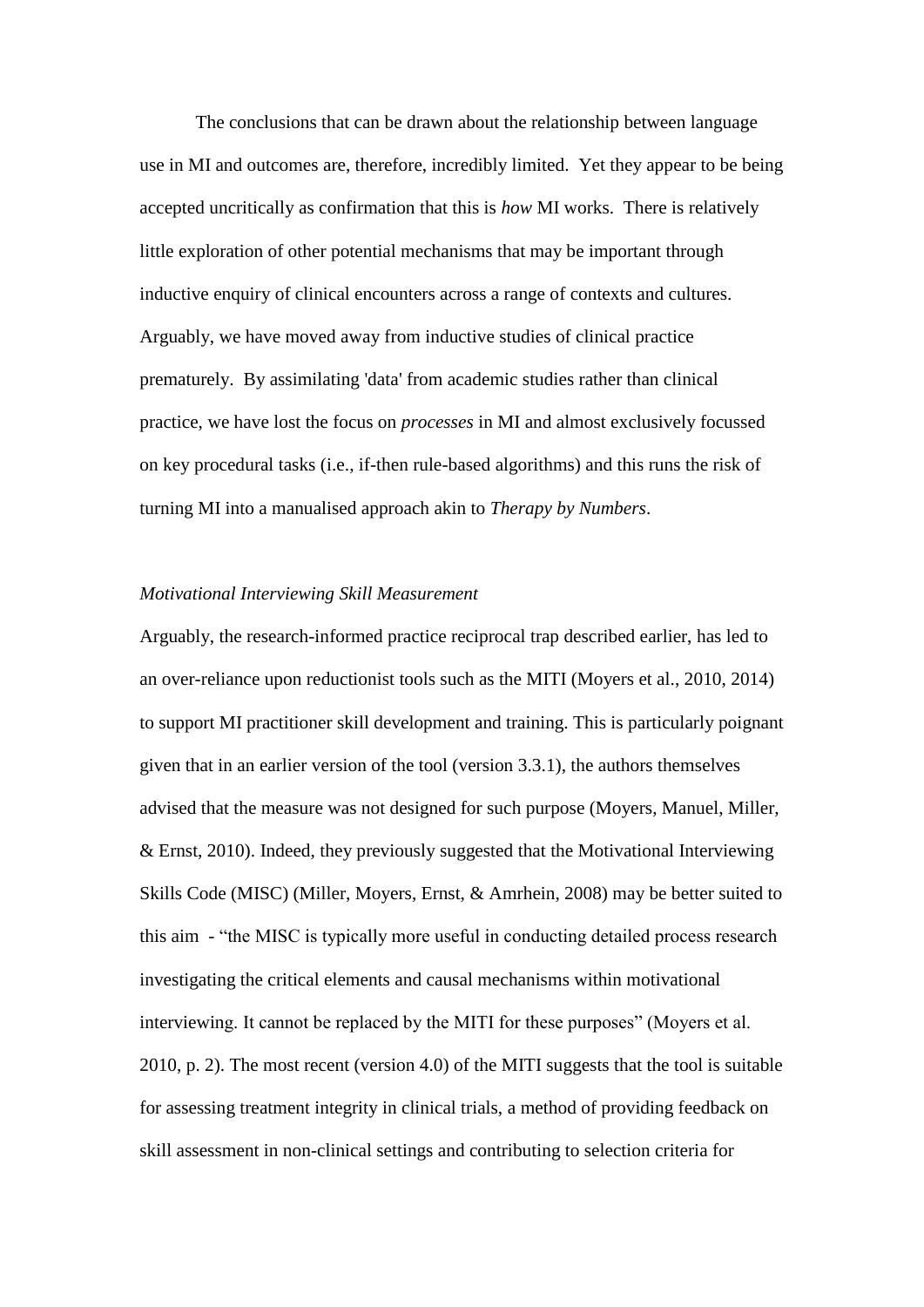training and hiring. Whilst the MISC utilises Likert-type rating scales and, therefore, may also be subject to the same reductionist challenges as any other scale (i.e., reducing our understanding of attitudes and beliefs to a data set of numbers), it is generally unknown why the MISC is not more fully utilised within skill assessment and feedback in training. One may speculate that this is due to time and cost implications.

There is interest in establishing what the 'core ingredients' of MI are that make the method a successful approach in supporting behaviour change, and this has been recently demonstrated in the literature (e.g., Dobber et al. 2014). However, Dobber and colleagues adopted a psychometric approach in attempting to understand this vital aspect of MI and based their findings upon a review of existing MI scales. It is, therefore, subject to the same reductionist limitations as described earlier. Arguably, if we are to avoid the inherent reductionist data challenges generated from the use of scale data to assess MI skill acquisition or the key ingredients that contribute to supporting the behaviour change process, a qualitative inductive approach would be more suitable. It is not uncommon for a qualitative approach to be employed in instances where a deeper and broader understanding of phenomenon are required, although thus far MI research and training practice has been slow to acknowledge this. It appears that in attempting to demonstrate outcome efficacy, MI has overlooked the potential value of an inductive approach to support explorations of critically important process-related factors that are much more reflective of Miller's early work and are an approach to encouraging long-term behaviour change that has been encouraged recently (cf., Hilton, Trigg & Minitti, 2015). Consequently, what follows is an exploration of how rigorous qualitative approaches to research may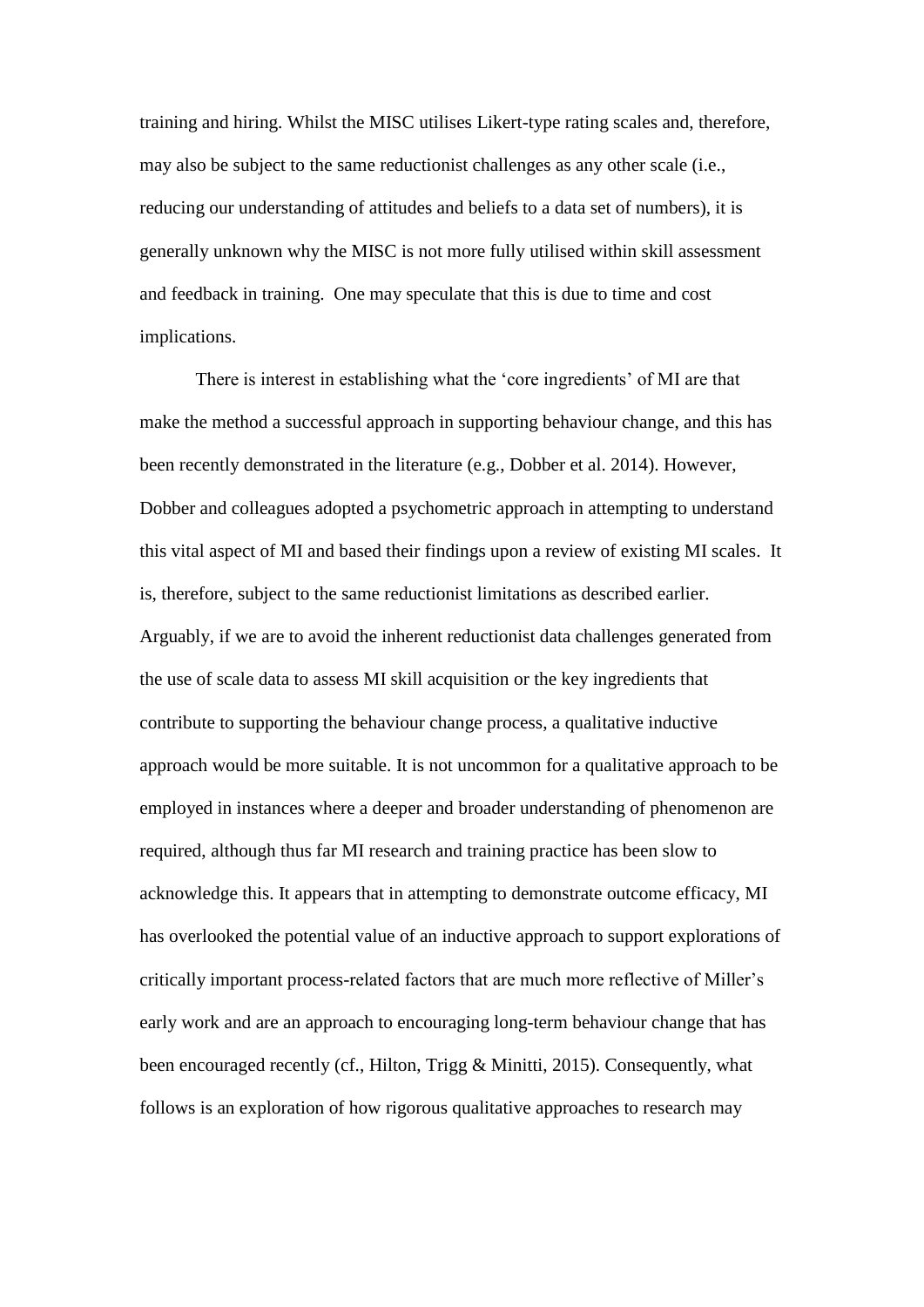support endeavours to better understand the 'how to' of MI and the assessment of practitioner skills.

# *Shifting Focus to Avoid the Premature Focus Trap*

Counselling skills are fundamentally linked to the use and exchange of language and non-verbal cues (NVCs) (Hall, 2005). Therefore, it seems fitting that any assessment of the processes of engagement, focus, evocation, and planning between client and therapist reflect the consideration of: *what* was said, *when*, *how*, *where, why* and by *whom* alongside the NVCs used to support the exchanges. Qualitative approaches to research predominantly utilise language, images and sounds as data (Braun & Clarke, 2013). Silverman (2000) has reported that the elements of what is often referred to as a qualitative research paradigm include: a) the analysis of data that are not reducible to numbers, b) data collection that more closely resembles real-world applications rather than that which is artificially controlled for as is the case with experimental designs, c) a focus on meanings rather than outcome measures, d) recognition and acceptance of the subjective role of the researcher within the research process (which will be addressed again later) and, critically, e) qualitative approaches often use inductive theory-generating research, which is much more akin to the early conceptions of MI. Such approaches have the capacity to assess the use of NVCs during interpersonal and therapeutic exchanges and are, therefore, particularly well suited to better understanding the inductive, organic process-related aspects of MI.

Qualitative data are often generated via the means of interview, group interview (focus group), observation, field notes, surveys (Braun & Clarke, 2013) or more naturally occurring data such as the use of media publications. More recently, the expansion in technology has created opportunities for the use of Internet and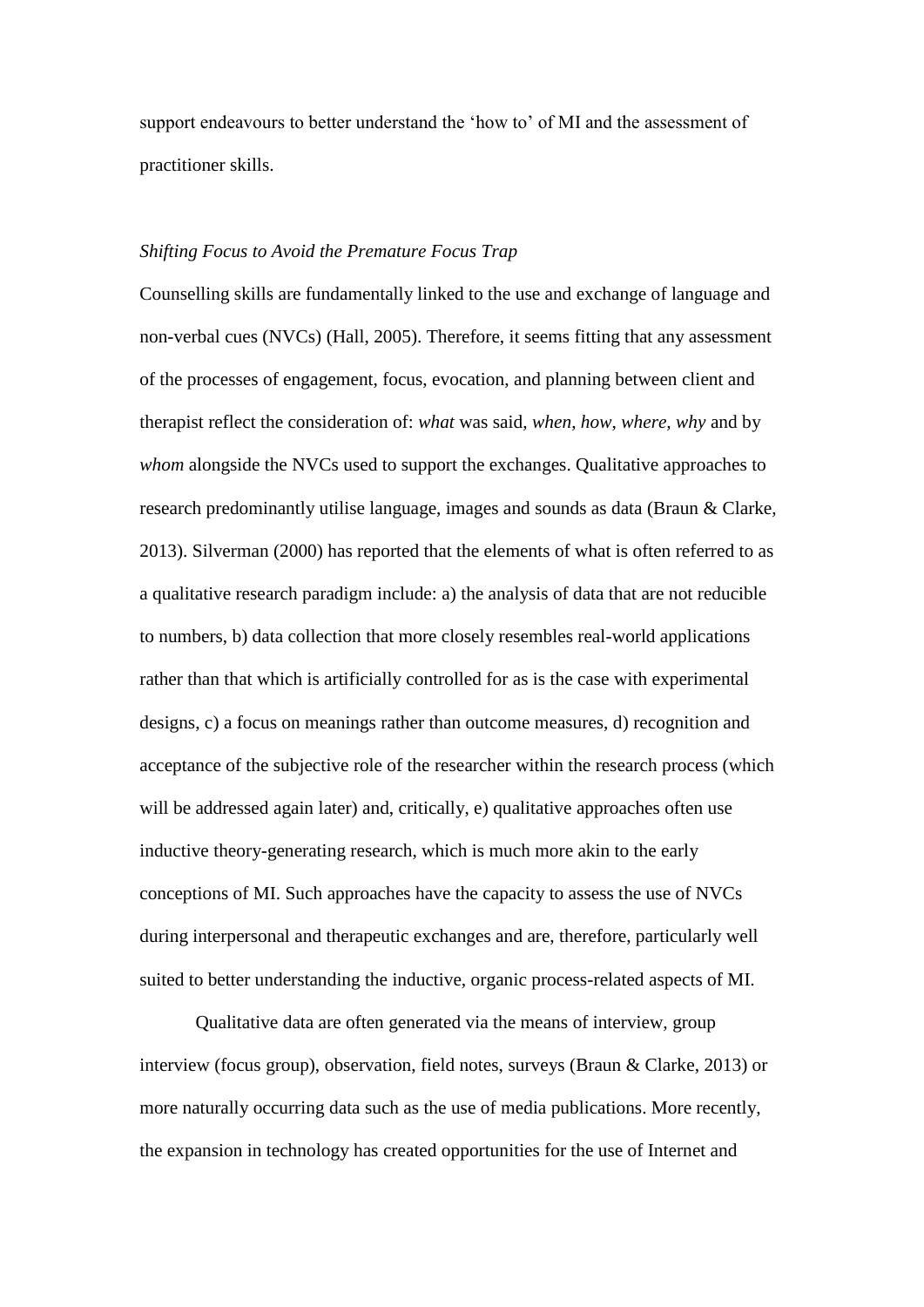social media sources for the purposes of research (e.g., Hilton). Approaches to data analysis are equally as diverse, although common across all approaches is the requirement for the researcher(s) to develop intimacy with the data, recognise the role of their own attitudes, beliefs, experiences and values within the research process, uphold a commitment to the transparency and accuracy of data interpretations and engage in what is often an iterative analytical process such that the participants/data source are represented with depth/breadth and genuineness of interpretation rather than the generalisabilty of findings (see Barbour, 2001; Bringer, Johnston, & Brackenridge, 2004; Hutchison, Johnston & Breckon, 2010; Koch, 2006; Krefting,1991).

Core approaches to study design and data analysis comprise Thematic Analysis (Guest, MacQueen & Namey, 2012), Grounded Theory (Glaser & Strauss, 2009), Discourse Analysis (Gee, 2014), Interpretive Phenomenological Analysis (IPA) (Smith, Flowers, & Larkin, 2009), and data are interpreted with (deductive) or without (inductive) the use of theoretical underpinnings. In each case it is typical that primary data are coded and commonalities are grouped together in themes and subordinate themes (e.g., Bazeley, 2013). The resultant themes reflect common patterns in the language or data medium (e.g., images/ NVCs) that are considered a transparent and in-depth representation of meanings contained within the data. As mentioned previously, central to this representation is the acknowledgement of the impact of the subjective interpretation of the data by the researcher(s) and, contrary to quantitative approaches, this inevitability is embraced through the process of critical reflexivity (see Etherington, 2004; Finlay & Gough, 2003).

Qualitative approaches are well suited to MI-related research because they have the capacity to address the complexities of human interaction in a manner that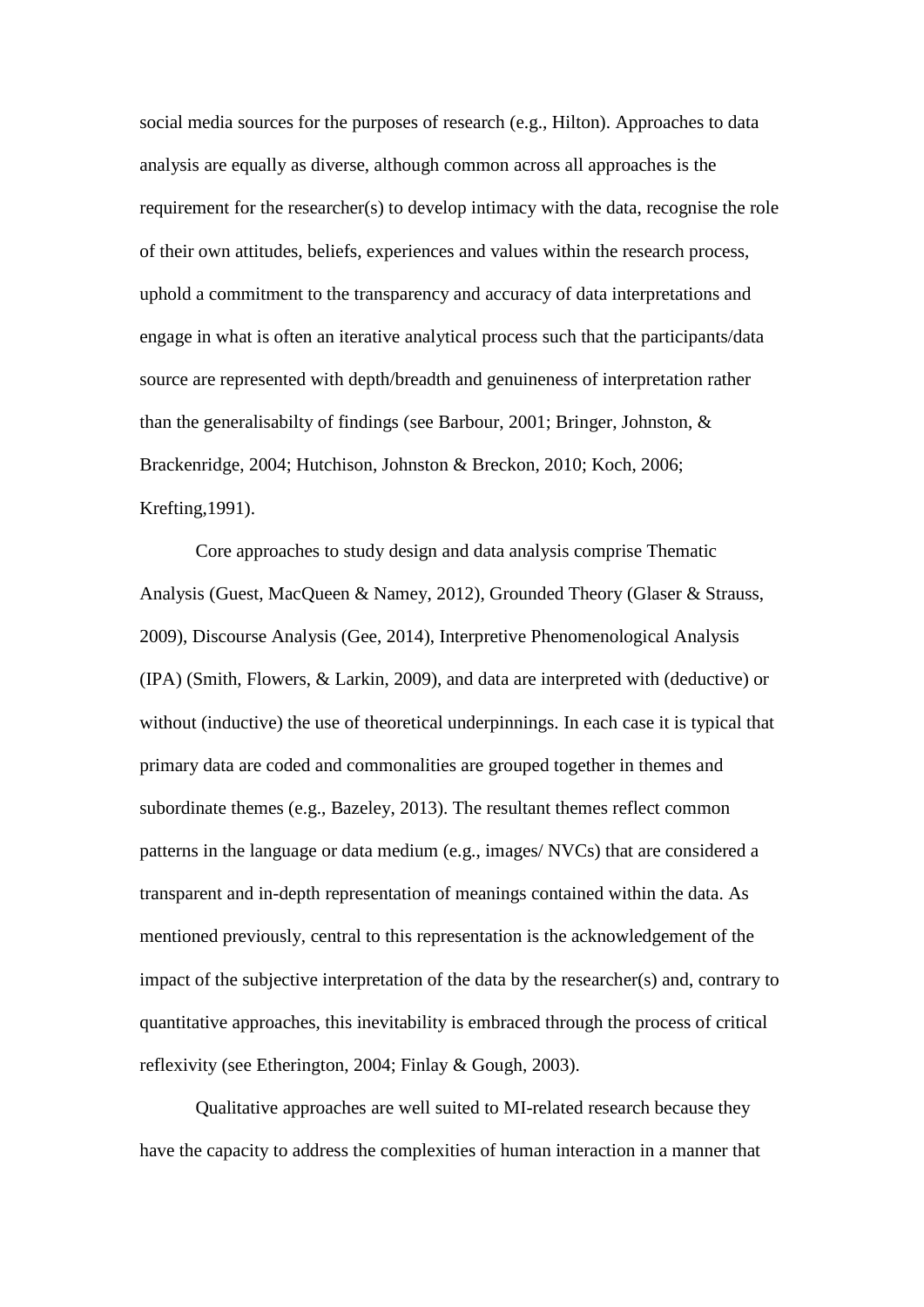quantitative approaches to research cannot. For example, Discourse Analysis specifically focuses on critically exploring how people use language to construct meaning (reference?) and yet it has not been utilised in advancing our understanding of the complex processes involved in MI-related therapeutic engagement and in better understanding *change talk*. There are examples of qualitative approaches to MIrelated research within the literature, although they tend to focus more on reporting patient (e.g., Brobeck, Odencrants, Bergh, & Hildingh, 2014) or practitioners' experiences (e.g., Wiley, Irwin, & Morrow, 2012) of a MI consultation rather than a critical exploration of the method itself. A recent study has utilised a process-focussed Grounded Theory approach to understanding clients' perspectives of a MI consultation (Jones, Latchford & Tober, 2015). However, if we consider that a MIconsistent consult is often described as a collaborative *dancing partnership* between the client and practitioner (Rosengren & Wagner, 2001), research that reflects this underpinning philosophy of MI with the depth and breadth of understanding that is required has yet to be conducted. Therefore, we have an emerging body of evidence that reflects the respective experiences of *either* the client *or* the practitioner, but very little about the collaborative partnership itself.

Historically, qualitative data handling and analysis was undertaken without the use of computer software and very little was written about what qualitative researchers actually did with their data (see Johnston, 2006, for a critical review of the impact of software on method). Over the last twenty-five years there has been a steady introduction of software designed to support the process (e.g., ATLAS.ti, MAXQDA, NUD\*IST, and NVivo - see Silver & Lewins, 2014, for a review of software). Computer software programmes were designed to help researchers consolidate large volumes of data and support the analytical process with various data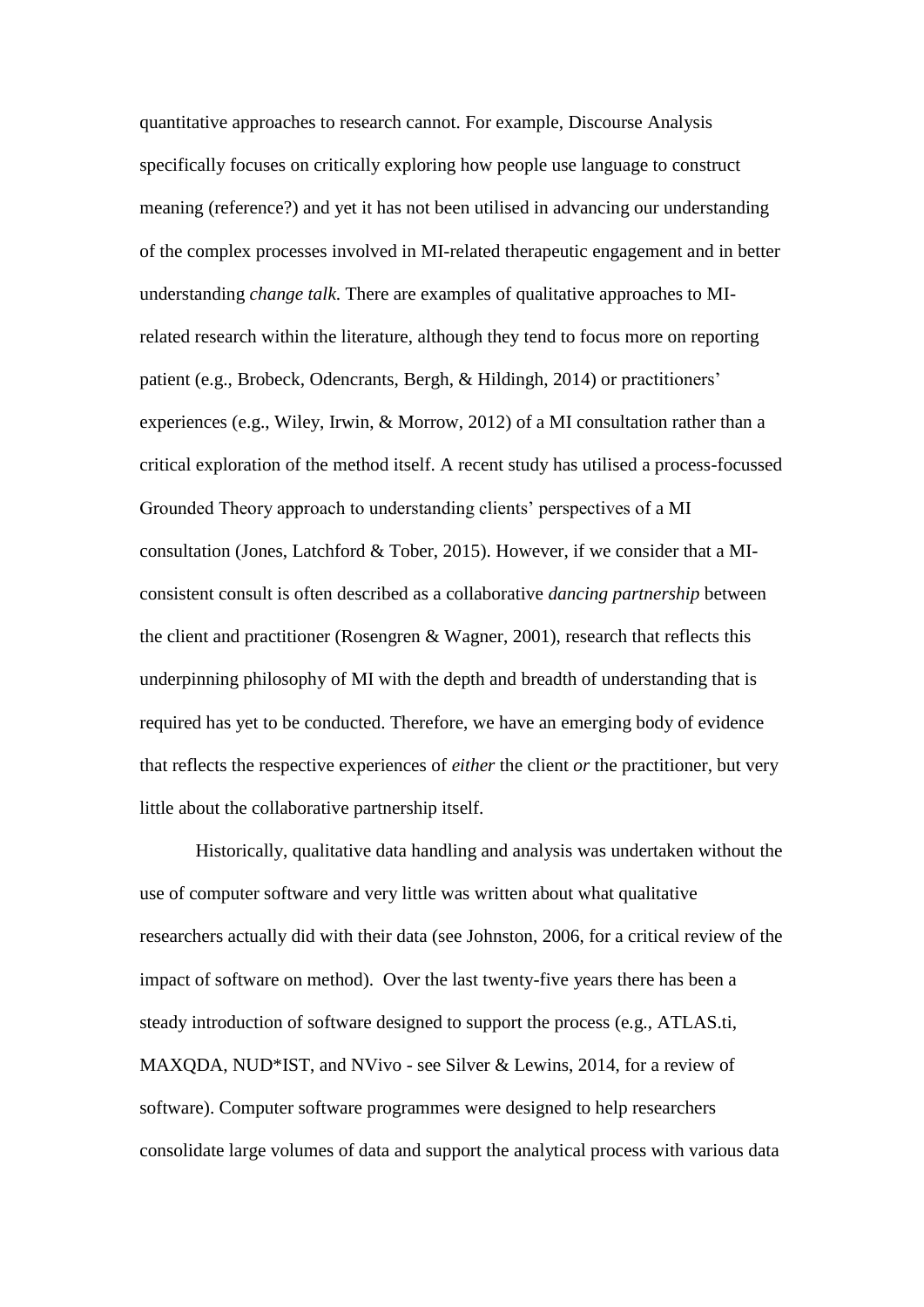coding functions. Most recently, NVivo (v.11) has the capacity to integrate different data sources and mediums, such as text, images audio-visual material and Internet data, and the analysis capabilities provide researchers with a breadth of interpretative opportunities. Such opportunities reduce the risk of an over-reliance on a written transcript, which is problematic because so much of the linguistic subtleties are lost in translation. Qualitative researchers have consistently reported the use of NVivo as a useful method of supporting the data handling and interpretation process (cf., Bazeley & Jackson, 2014; Bringer et al. 2004, 2006; Hutchison, et al., 2010; Siccama & Penna, 2008) and we consider that the capabilities of NVivo are particularly well suited to facilitating the advancement of our understanding of MI and in supporting practitioners to develop proficiency in the method.

For example, NVivo is capable of being used to code MI consultations in such a way that it is possible to identify *what* was said, *when*, *how*, by *whom*, and in what context (*where*). A wide range of search operators can be employed within NVivo to ask questions of the data. This facilitates the use of sequencing questions to systematically explore the interpersonal dynamic between client and therapist, as well as between trainee and supervisor. Data from multiple sources and mediums (e.g., text, video, audio, datasets) can be searched, linked, and modelled in a whole range of ways that are impossible to do by hand or via manualised coding frameworks. A key advantage of using tools such as NVivo for the aforementioned purposes is that any analysis can incorporate the assessment of the role of NVCs within the therapeutic exchange as well as the verbal content. Video data can also be linked directly to the practitioner and clients' thoughts behind every aspect of the interaction; thus allowing the researcher to code both the observable (video) and non-observable 'thinking aloud' behind this - e.g., thoughts behind the interaction which may be generated via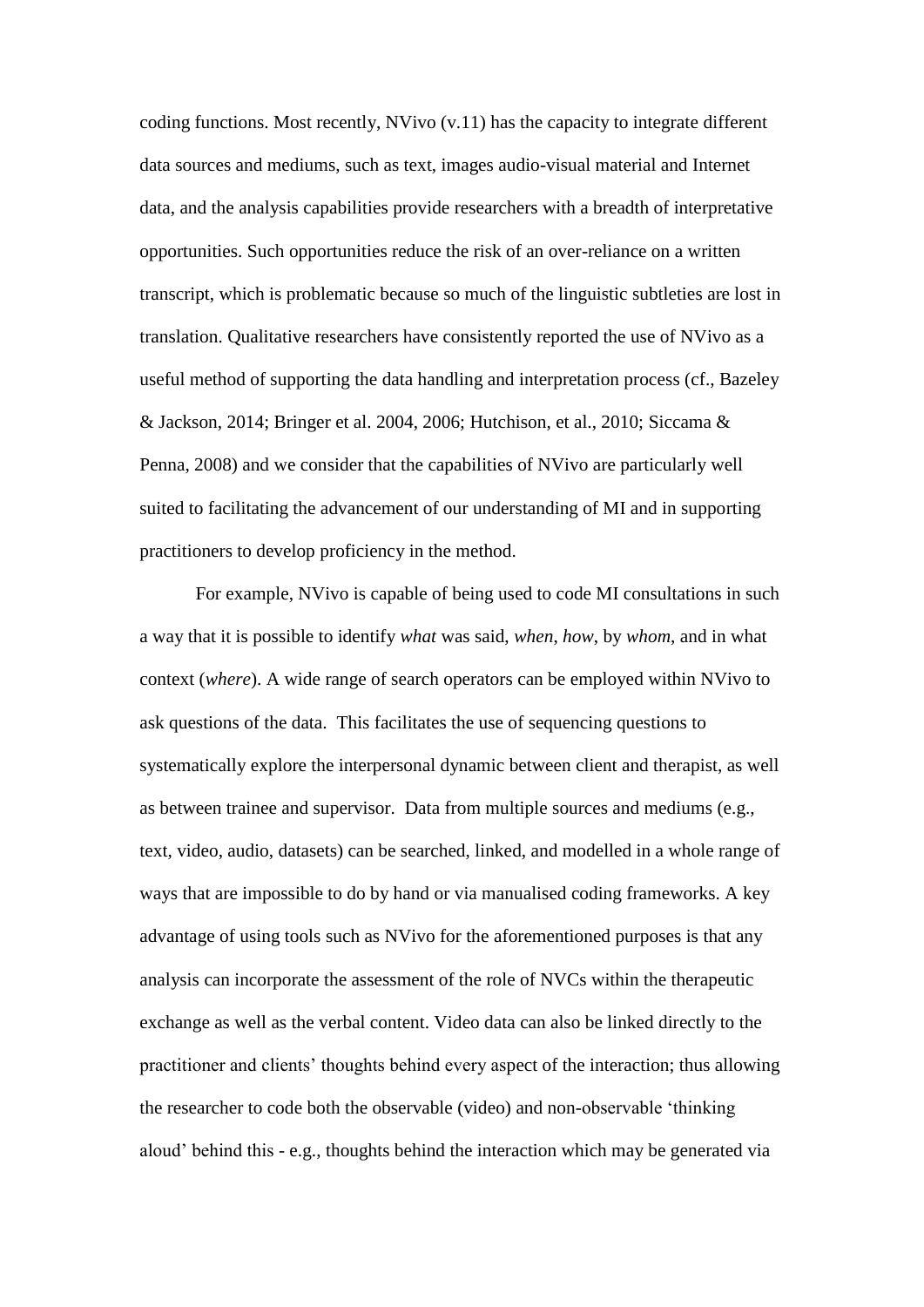methods such as verbal protocol analysis (Bainbridge & Sanderson, 2005). Similarly, these analytical functions may be utilised for the purposes of practitioner skill assessment and development and, therefore, capture these important processes in a manner that is not limited by psychometric considerations and reductionist tools.

Adopting an inductive process approach to research presents an exciting and valuable opportunity for MI. We encourage future research to avoid the premature quantification and outcome-focussed trap that is currently being perpetuated within the 'academic' behaviour change literature more generally (e.g. the development of taxonomies etc.; Abraham & Michie, 2008; Michie et al., 2011). Instead we encourage practitioners and researchers to work collaboratively to adopt a holistic practice-theory-practice approach to better understand the complex and intrinsic process factors that comprise the method. We consider that qualitative approaches have the capacity to address and explore the therapeutic relationship, assess how and why a consultation develops, and provide a clearer understanding of concepts such as *discord* (therapeutic ruptures), *sustain* and *change talk*. We believe that this would facilitate the critical role of reflection *in* and *on* action (Bennett-Levy, 2006; Johnston & Milne, 2012) and iterative levels of interpretation into the research process.

This approach is consistent with the early conception of MI and, therefore, offers the potential to contribute to inductive, clinician-informed process-related work that ceased prematurely in favour of quantitative outcome focussed research. We also consider that Computer Assisted Data Analysis Systems (CAQDAS) such as NVivo can contribute to these aims and offer a tool that can support practitioners and researchers to generate deeper, more meaningful insights into the inductive processrelated aspects of an MI consistent conversation. Additionally, NVivo is capable of assessing skill acquisition in a more holistic manner that reflects the complexity of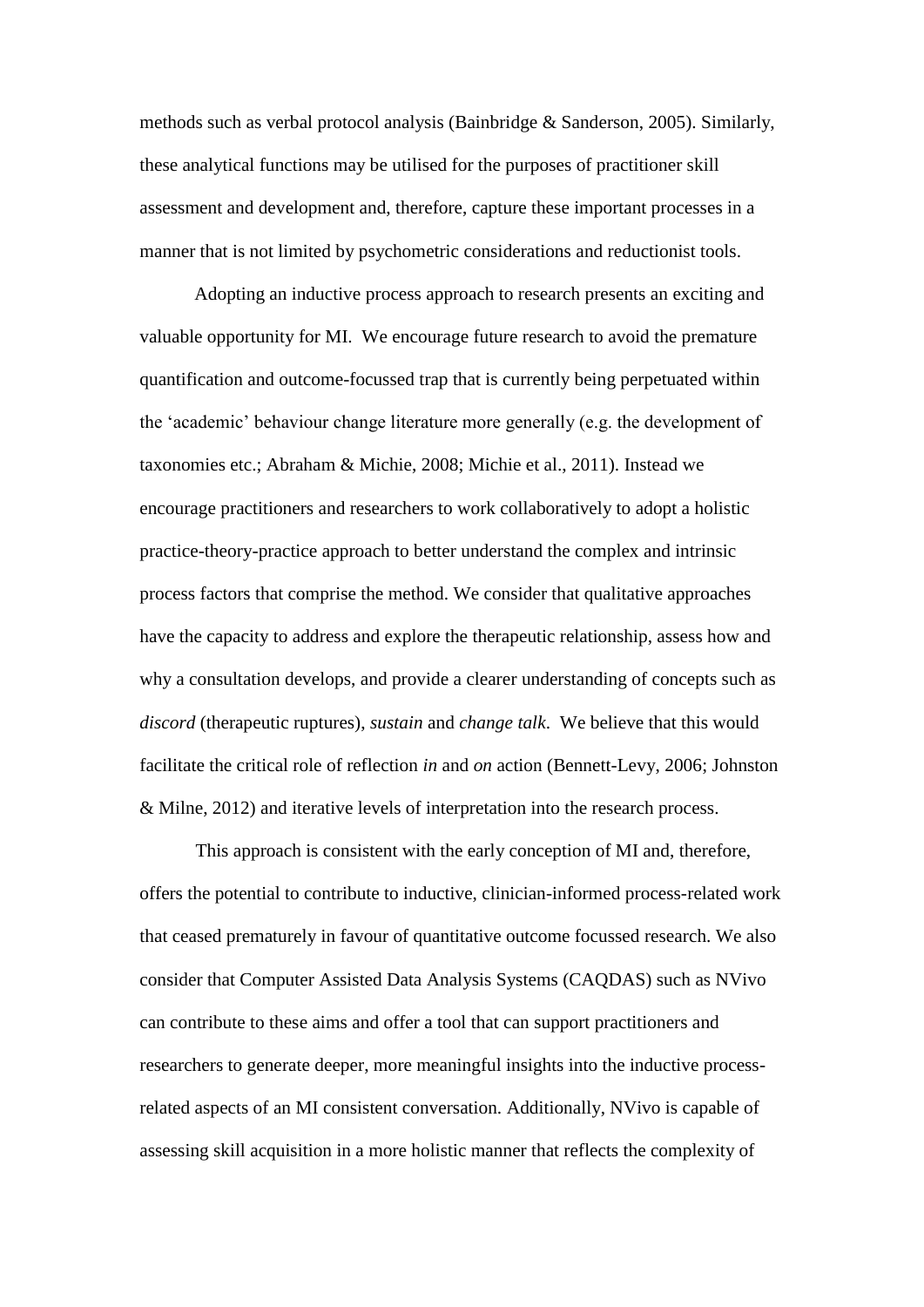human therapeutic engagement, the processes of behaviour change and can advance our knowledge regarding how practitioners develop proficiency in the method.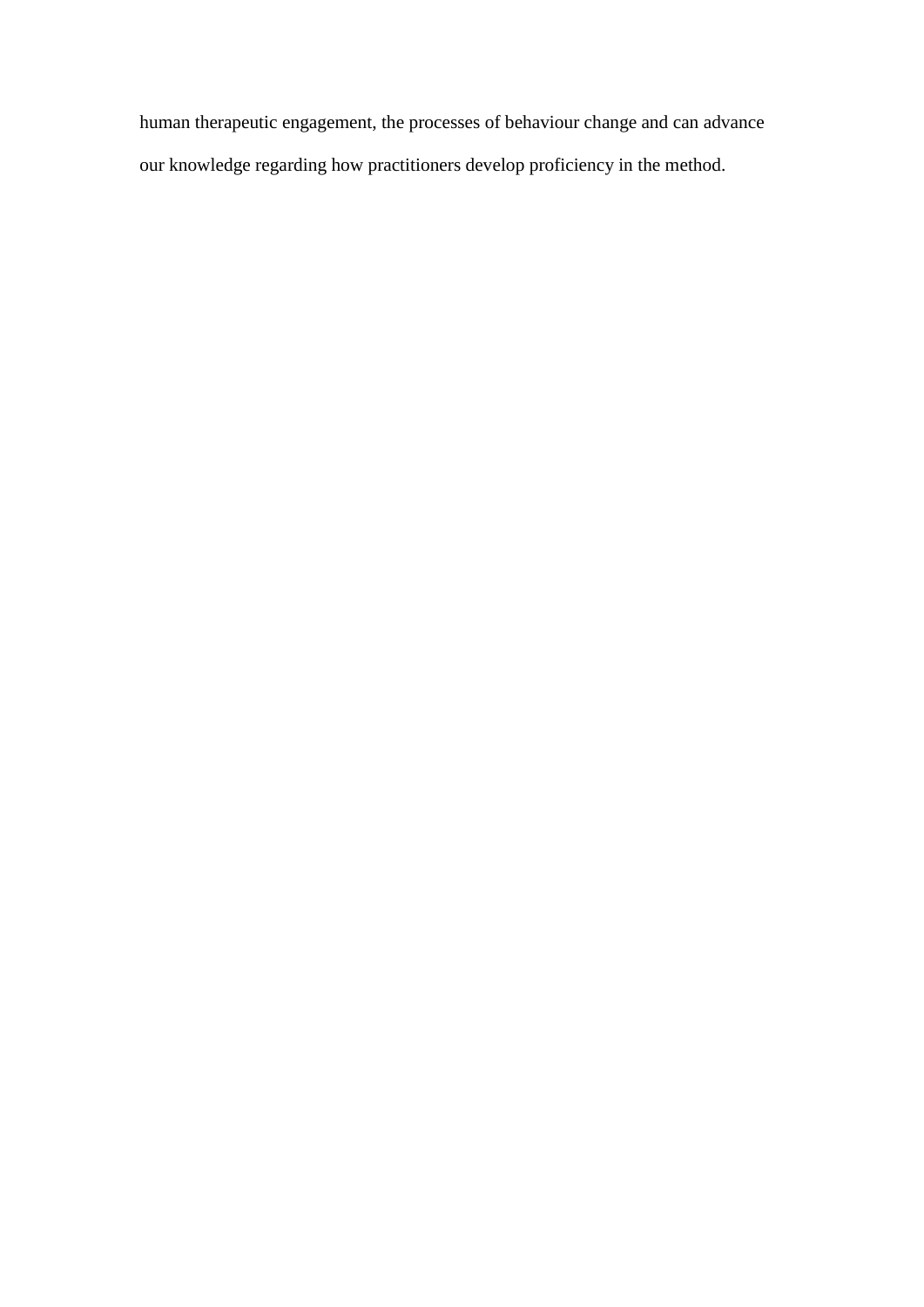# **References**

Abraham, C. & Michie, S. (2008). A taxonomy of behaviour change techniques used in interventions. *Health Psychology* 27(3), 379-387.

Amrhein, P. C., Miller, W. R., Yahne, C. E., Palmer, M., & Fulcher, L. (2003). Client commitment language during motivational interviewing predicts drug use outcomes. *Journal of Consulting and Clinical Psychology* 71(5), 862‐878.

Apodaca, T. R. & Longabaugh, R. (2009). Mechanisms of change in Motivational Interviewing: A review and preliminary evaluation of the evidence. *Addiction,* 104(5), Retrieved from <http://www.ncbi.nlm.nih.gov/pmc/articles/PMC2756738/pdf/nihms11438> 7.pdf.

- Baer, J. S., Beadnell, B., Garrett, S. B., Hartzler, B., Wells, E. A., & Peterson, P. L. (2008). Adolescent change language within a brief motivational intervention and substance use outcomes. *Psychology of Addictive Behaviors, 22*(4), 570- 575.
- Bainbridge, L. & Sanderson, P. (2005). Verbal protocol analysis. In Wilson, J. R., & Corlett, E. N. (Eds.). *Evaluation of human work: a practical ergonomics methodology* ( $3<sup>rd</sup>$  ed.). (159-185). Philadelphia: Taylor & Francis Inc.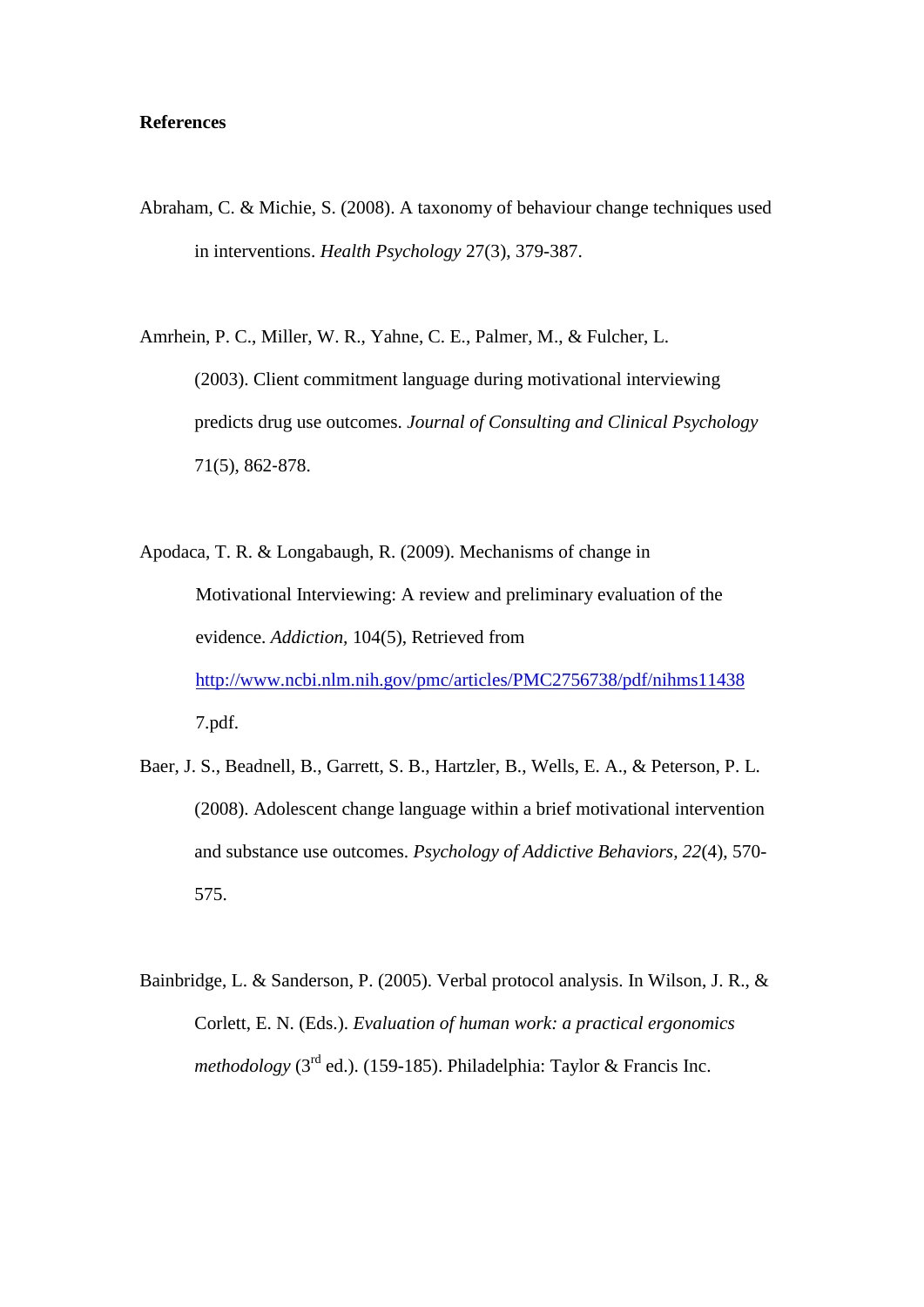- Baker (1992). *Positivism versus people.* What should psychology be about? In Tolman, C.W. (Ed). *Positivism in psychology* (pp 9-24) Springer-Verlag: New York.
- Barbour, R. S. (2001). Checklists for improving rigour in qualitative research: a case of the tail wagging the dog? *BMJ* 322, 1115-1117.
- Bredie, S. J. H., Fouwels, A. J., Wollershelm, H., & Schippers, G. M. (2011). Effectiveness of nurse based motivational interviewing for smoking cessation in high risk cardiovascular outpatients: a randomized trial. *European Journal of Cardiovascular Nursing* 10(3), 174-179.
- Bazley, P. (2013). *Qualitative data analysis: practical strategies.* London: Sage.
- Bazeley, P. & Jackson, K. (2013*). Qualitative Data Analysis with NVivo.* (2nd Ed). London: Sage.
- Bennett-Levy, J. (2003). Reflection: a blind spot in psychology? *Clinical Psychology,*  27, 16-19.
- Bennett-Levy, J. (2003a). Navel gazing or valuable training strategy? Self-practice of therapy techniques, self-reflection, and the development of therapist expertise. In J. Henry (Ed.), *European Positive Psychology Proceedings* (p.10-14). Leicester: British Psychological Society.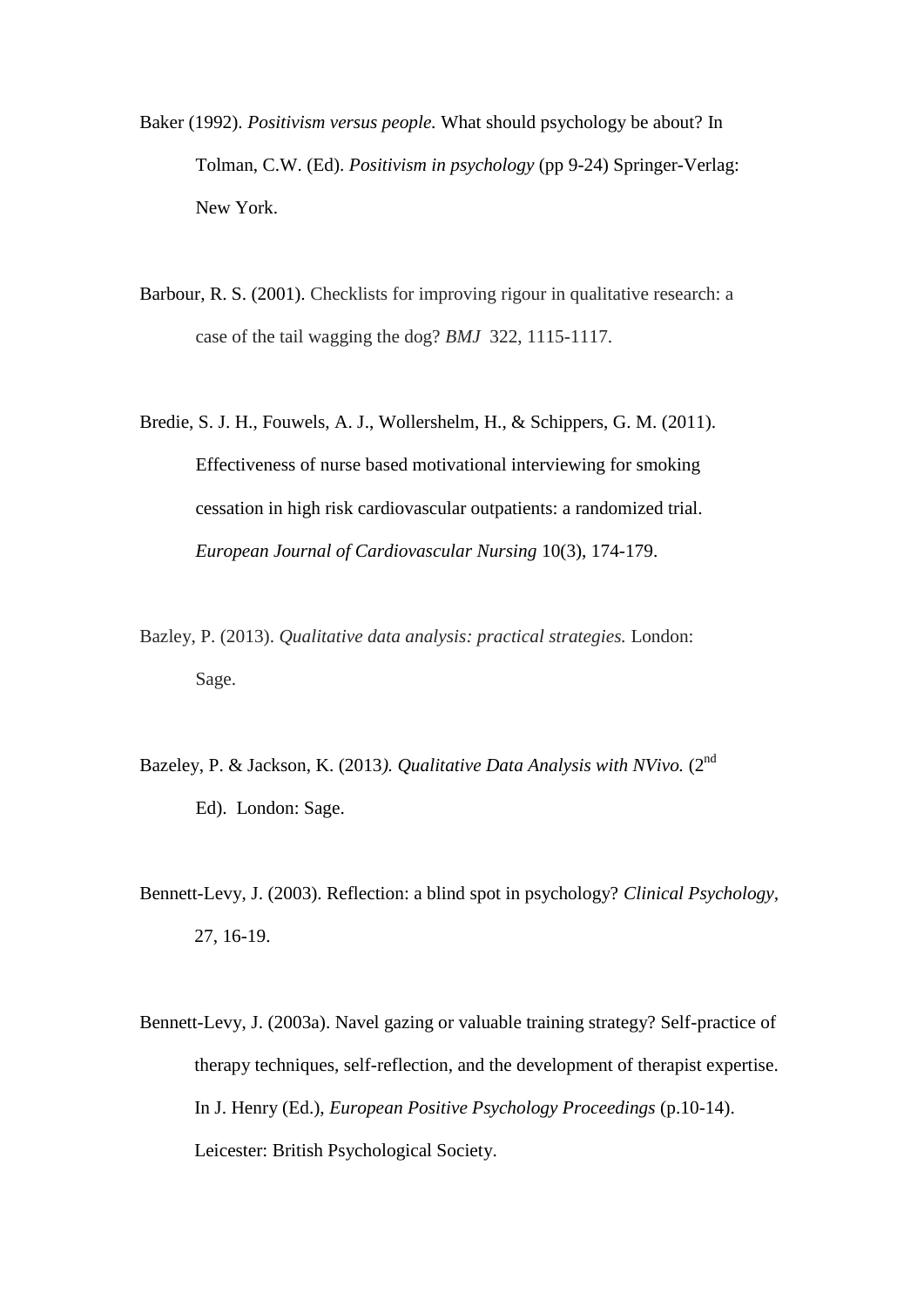- Bennett-Levy, J. (2006). Therapist skills: A cognitive model of their acquisition and refinement. *Behavioural and Cognitive Psychotherapy* 34, 57-78.
- Bertholet, N., Faouzi, M., Gmel, G., Gaume, J., & Daeppen, J. B. (2010). Change talk sequence during brief motivational intervention, towards or away from drinking. *Addiction, 105*, 2106-2112.
- Braun, V & Clarke, V. (2013). *Successful qualitative research a practical guide for beginners.* London: Sage.
- Bringer, J. D., Johnston, L. & Brackenridge, C. H. (2004). Maximizing Transparency in a Doctoral Thesis1: The Complexities of Writing About the Use of QSR\*NVIVO Within a Grounded Theory Study. *Qualitative Research* 4(2), 247-265.
- Bringer, J. D., Johnston, L. & Brackenridge, C. H. (2006). Using Computer-Assisted Qualitative Data Analysis Software to Develop a Grounded Theory Project. *Field Methods,* 18(3), 245-266.
- Brobeck, E., Odencrants, S., Bergh, H. & Hildingh, C. (20140. Patients' experiences of lifestyle discussions based on motivational interviewing: a qualitative study. *BMC Nursing* 13(13), 1-7.

Burr, V. (2015). *Social Constructionism* (3<sup>rd</sup> ed.). London: Routledge.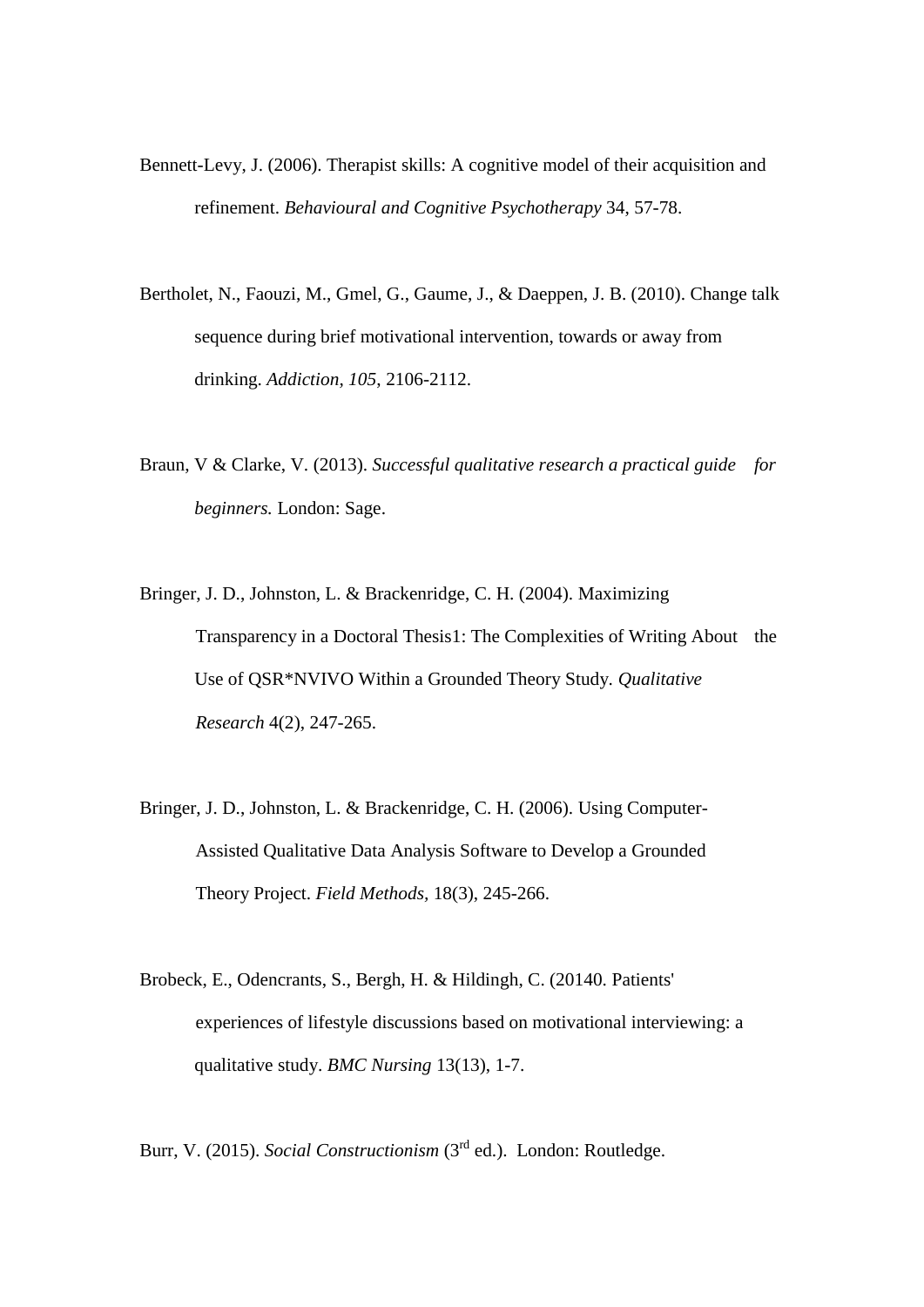- Burke, B. L., Arkowitz, H., Hal & Menchola, M. (2003). The efficacy of motivational interviewing: A meta-analysis of controlled clinical trials. *Journal of Consulting and Clinical Psychology* 71(5) 843-861.
- Carr, E. S. & Smith, Y. (2014). The poetics of therapeutic practice: Motivational interviewing and the powers of pause. Culture, Medicine, Psychiatry 38, 83-114.
- Cartwright, N. (2010). What are randomized controlled trials good for? *Philosophical Studies* 147(1), 59-70.
- Catley, D., Harris, K. J., Mayo, M. S., Hall, S., Okuyemi, K. S., Boardman, T., et al. (2006). Adherence to principles of motivational interviewing and client within-session behavior. *Behavioural and Cognitive Psychotherapy, 34*(1), 43- 56
- Compton, P, Monahan, G, & Simmons-Cody, H. (1999). Motivational interviewing: an effective grief intervention for alcohol and drug abuse patients. *Nurse Practitioner* 24(11), 27-49.
- Daeppen, J. B., Bertholet, N., Gmel, G., & Gaume, J. (2007). Communication during brief intervention, intention to change, and outcome. *Substance Abuse, 28*(3), 43-51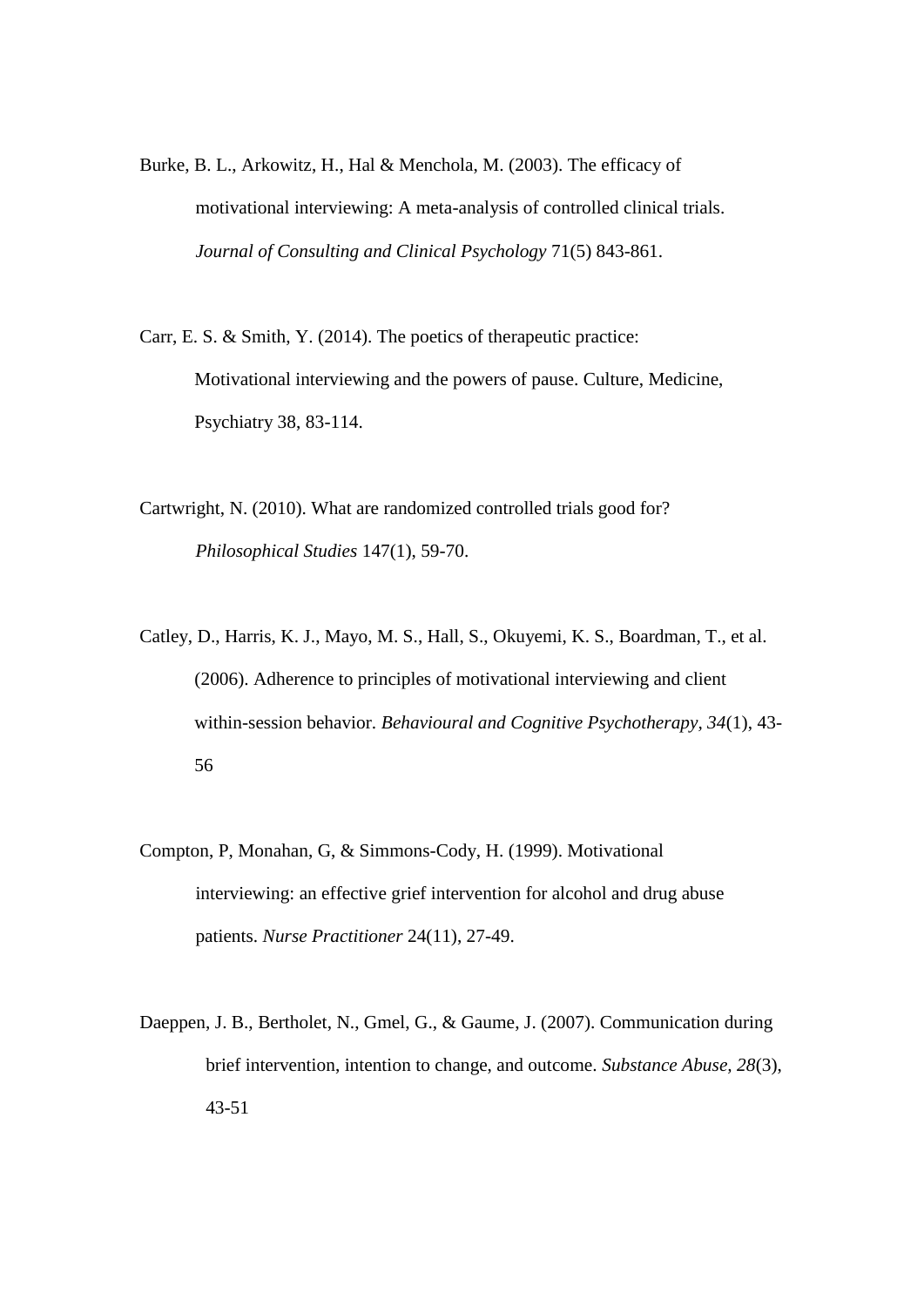- Department of Health (2011) Physical activity guidelines for adults (19-64 years). London: Department of Health.
- Efraimsson, E. O., Fossum, B., Ehrenberg, A., Larsson, K., & Klang, B. (2012). Use of motivational interviewing in smoking cessation at nurse-led chronic obstructive pulmonary disease clinics. *Journal of Advanced Nursing* 68(4) 767-782.
- El-Mallakh, P., Chilebowy, D. O., Wall, M. P., Myers J. A., & Cloud, R. N. (2012). Promoting nurse interventionist fidelity to motivational interviewing in a diabetes self-care intervention. *Research in Nursing and Health* 35(3), 289-300.
- Engle, B. C., Macgowan, M. J., Wagner, E. F., & Amrhein, P. C. (2010). Markers of Marijuana Use Outcomes Within Adolescent Substance Abuse Group Treatment. *Research on Social Work Practice 20*(3), 271-282.
- Etherington, K. (2004). *Becoming a reflexive researcher: using our selves in research.* London: Jessica Kingsley Publishers.
- Feldstein Ewing, S. W., Filbey, F. M., Sabbineni, A., Chandler, L. D., & Hutchison, K. E. (2011). How Psychosocial Alcohol Interventions Work: A Preliminary Look at What fMRI Can Tell Us. . *Alcoholism: Clinical and Experimental Research, 35*(4), 643–651.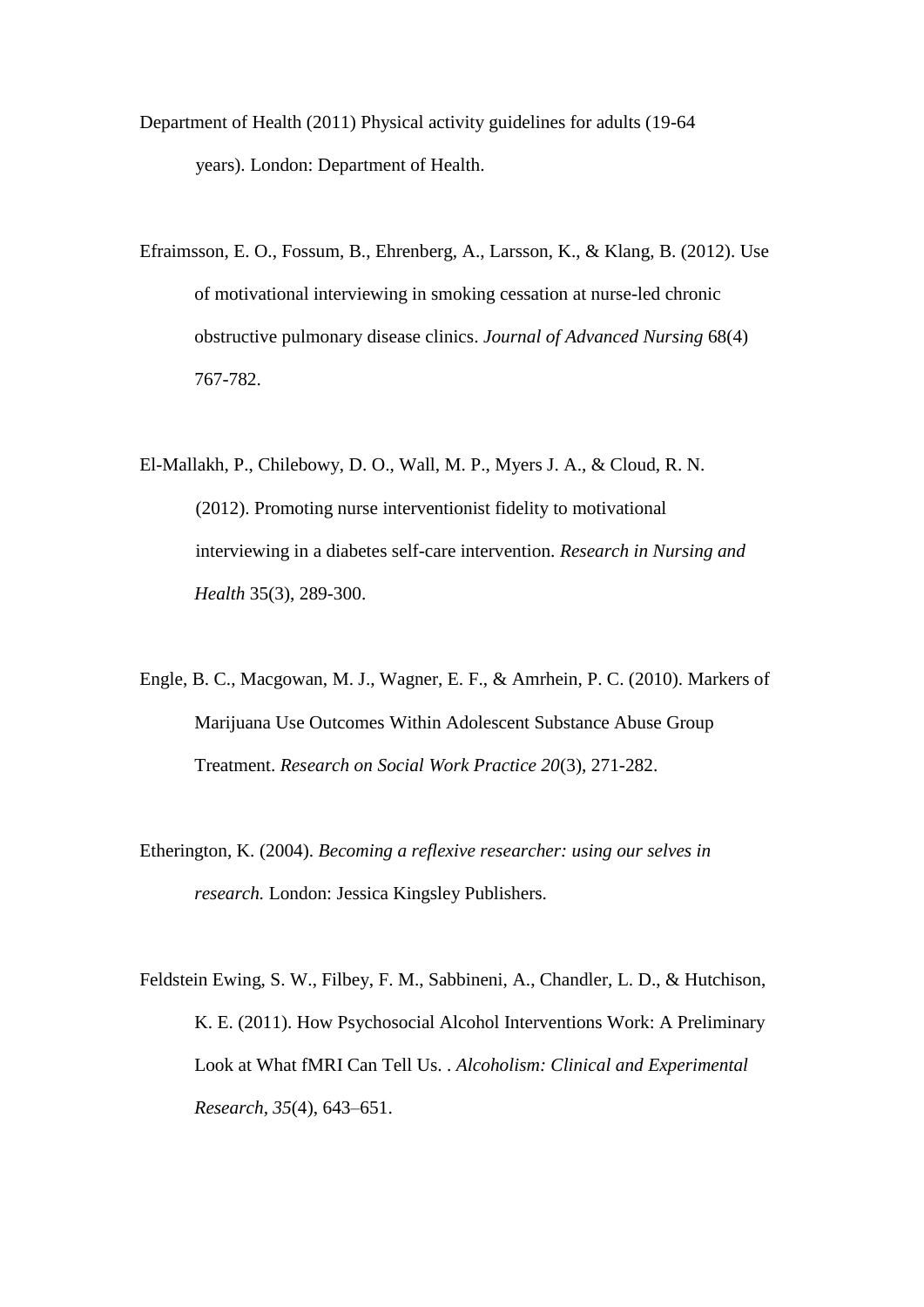Finlay, L. & Gough, B. (2003). *Reflexivity a practical guide for researchers in health and social sciences.*(Ed.). Oxford: Blackwell Publishing.

Foxcroft, D. R., Coombes, L., Wood, S., Allen, D. & Santimano, A. (2014). Motivational interviewing for alcohol misuse in young adults (review). *The Cochrane Library.* Retrieved from [http://onlinelibrary.wiley.com/doi/10.1002/14651858.CD007025.pub2/e](http://onlinelibrary.wiley.com/doi/10.1002/14651858.CD007025.pub2/epdf) pdf.

- Gartlehner, G., Hansen, R. A., Nissman, D., Lohr K. N. & Carey, T. S. (2006). Criteria for Distinguishing Effectiveness From Efficacy Trials in Systematic Reviews. Retrieved from http://www.ncbi.nlm.nih.gov/books/NBK44029/pdf/Bookshelf\_NBK44029.pd f.
- Gaume, J., Gmel, G., & Daeppen, J. B. (2008). Brief alcohol interventions: Do counsellors' and patients' communication characteristics predict change? . *Alcohol and Alcoholism, 43*(1), 62-69.
- Gaume, J., Gmel, G., Faouzi, M., & Daeppen, J. B. (2008). Counsellor behaviours and patient language during brief motivational interventions: A sequential analysis of speech. *Addiction, 103*(11), 1793-1800.
- Gaume, J., Gmel, G., Faouzi, M., & Daeppen, J. B. (2009). Counselor skill influences outcomes of brief motivational interventions. *Journal of Substance Abuse Treatment, 37*, 151-159.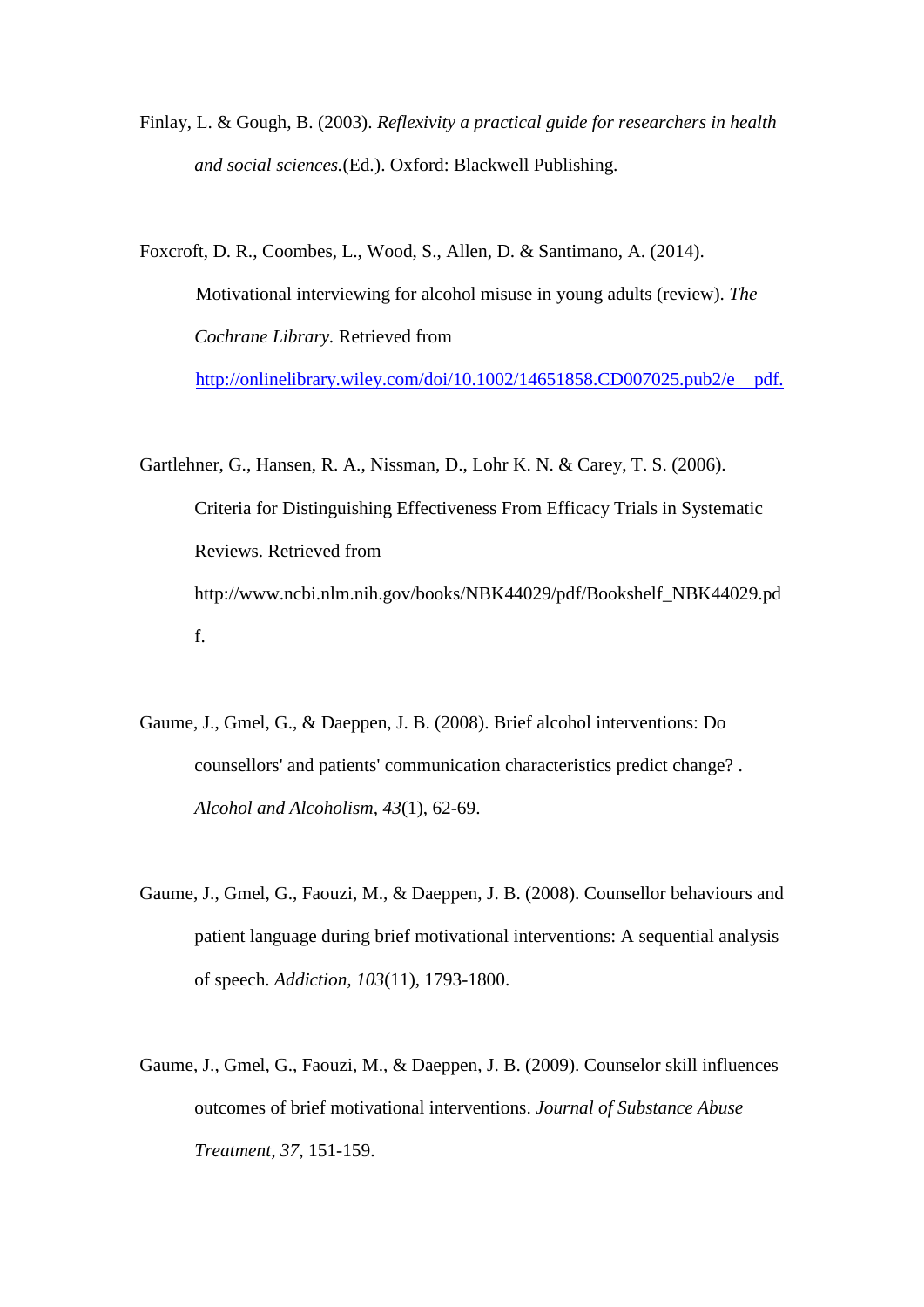- Gee, J. P. (2014). An introduction to discourse analysis theory and method (4<sup>th</sup> ed.). London: Routledge.
- Gidlow, C., Johnston, L. H., Crone, D., & James, D. V. B. (2008). Methods of evaluation: issues and implications for Physical Activity Referral Schemes. *American Journal of Lifestyle Management* 2, 46-50.
	- Glaser, B. G. & Strauss, A. L. (2009). *The discovery of grounded theory: strategies for qualitative research.* USA: Transaction Publishers.
	- Gourlan, M., Sarrazin, P., & Troulloud, D. (2013). Motivational interviewing as a way to promote physical activity in obese adolescents. A randomized controlled trial using self determination theory as an explanatory framework. *Psychology and Health 28(11), 1265-1286.*
	- Guest, G., MacQueen, K.M. & Namey, E.E (2012). *Applied thematic analysis.*  London: Sage.
	- Hagger, M. S., & Hardcastle, S. (2014). Interpersonal style should be included in taxonomies of behaviour change techniques. *Frontiers in Psychology.*  Retrieved from

*[http://www.ncbi.nlm.nih.gov/pmc/articles/PMC3971167/pdf/fpsyg-05-](http://www.ncbi.nlm.nih.gov/pmc/articles/PMC3971167/pdf/fpsyg-05-00254.pdf) [00254.pdf](http://www.ncbi.nlm.nih.gov/pmc/articles/PMC3971167/pdf/fpsyg-05-00254.pdf)*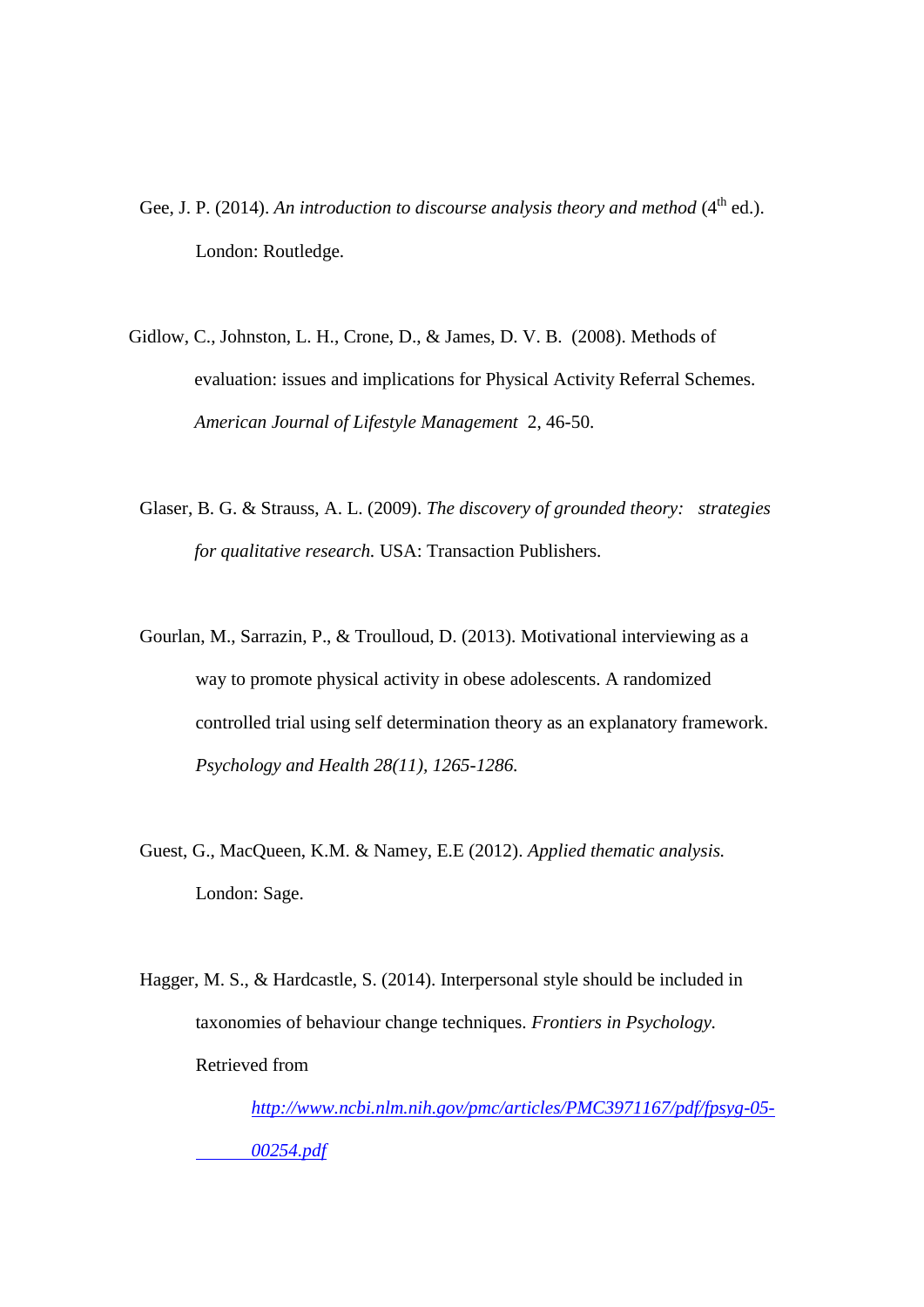- Hall, J. A. (2005). Nonverbal behaviour in clinician-patient interaction. *Applied and Preventative Psychology* 4(1), 21-37.
- Hilton, C., Trigg, R. & Minniti, A. (2015). Improving the psychological evaluation of exercise referral: psychometric properties of the exercise referral quality of life scale. *Health Psychology Open.* Retrieved from <http://hpo.sagepub.com/content/2/2/2055102915590317.full.pdf+html>
- Hodgins, D. C., Ching, L. E., & McEwen, J. (2009). Strength of commitment language in motivational interviewing and gambling outcomes. *Psychology of Addictive Behaviors, 23*(1), 122-130.
- Horvath, A.O. & Symonds, B.D. (1991). Relation between working alliance and outcome in psychotherapy: a meta-analysis. *Journal of Counselling Psychology, 38, 139-149.*
- Hutchison, A. J., Johnston, L. H. & Breckon, J. D. (2010). Using QSR‐NVivo to facilitate the development of a grounded theory project: an account of a worked example. *International Journal of Social Research Methodology*  13(4), 283-302.
- Johnston, L. (2006). Software and method: Reflections on teaching and using QSR NVivo in doctoral research. *International Journal of Social Research Methodology*, *9*(5), 379-391.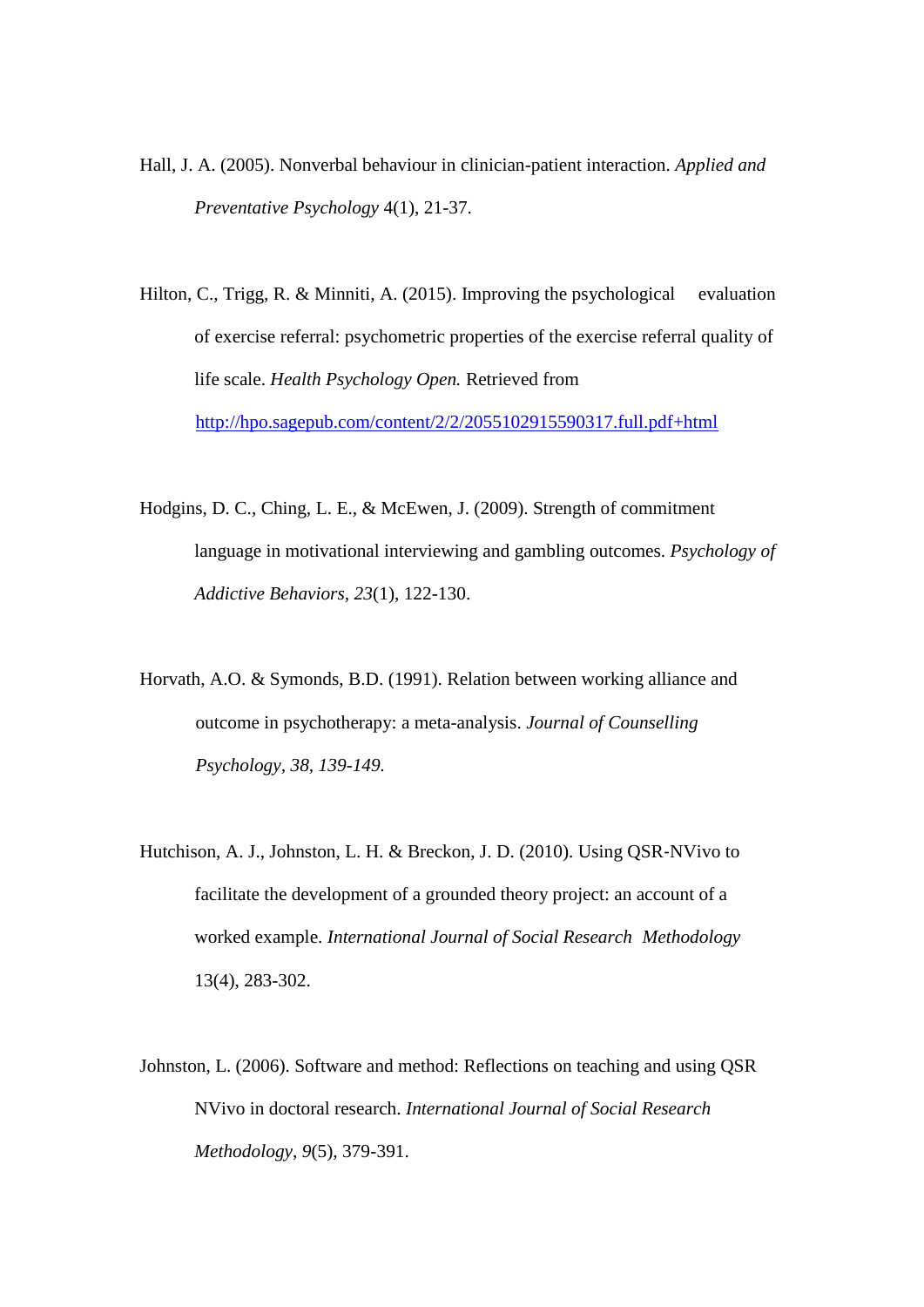- Johnston, L. H. & Milne, D. (2012). How do supervisee's learn during supervision? A Grounded Theory study of the perceived developmental process. *The Cognitive Behaviour Therapist* 5, 1-23.
- Jones, S. A., Latchford, G. & Tober, G. Client perspectives of motivational interviewing: an interpersonal process recall study. *Psychology and Psychotherapy: Theory, Research and Practice*. DOI: 10.1111/papt.12061.
- Koch, T. (2006). Establishing rigour in qualitative research: the decision trail. *Journal of Advanced Nursing* 53(1) 91-100.

Kolb, D. A. (1984). *Experiential learning.* New Jersey: Prentice-Hall.

- Krefting, L. (1991). Rigor in qualitative research: The assessment of trustworthiness. *American Journal of Occupational Therapy* 45, 214- 222.
- Kuyken, W., Padesky, C. A., & Dudley, R. (2009). *Collaborative case conceptualization: Working effectively with clients in cognitive-behavioral therapy*. New York: Guilford.
- Lane, C. (2012) A discourse analysis of client and practitioner talk during motivational interviewing sessions. ClinPsyD Thesis (Volume 1). University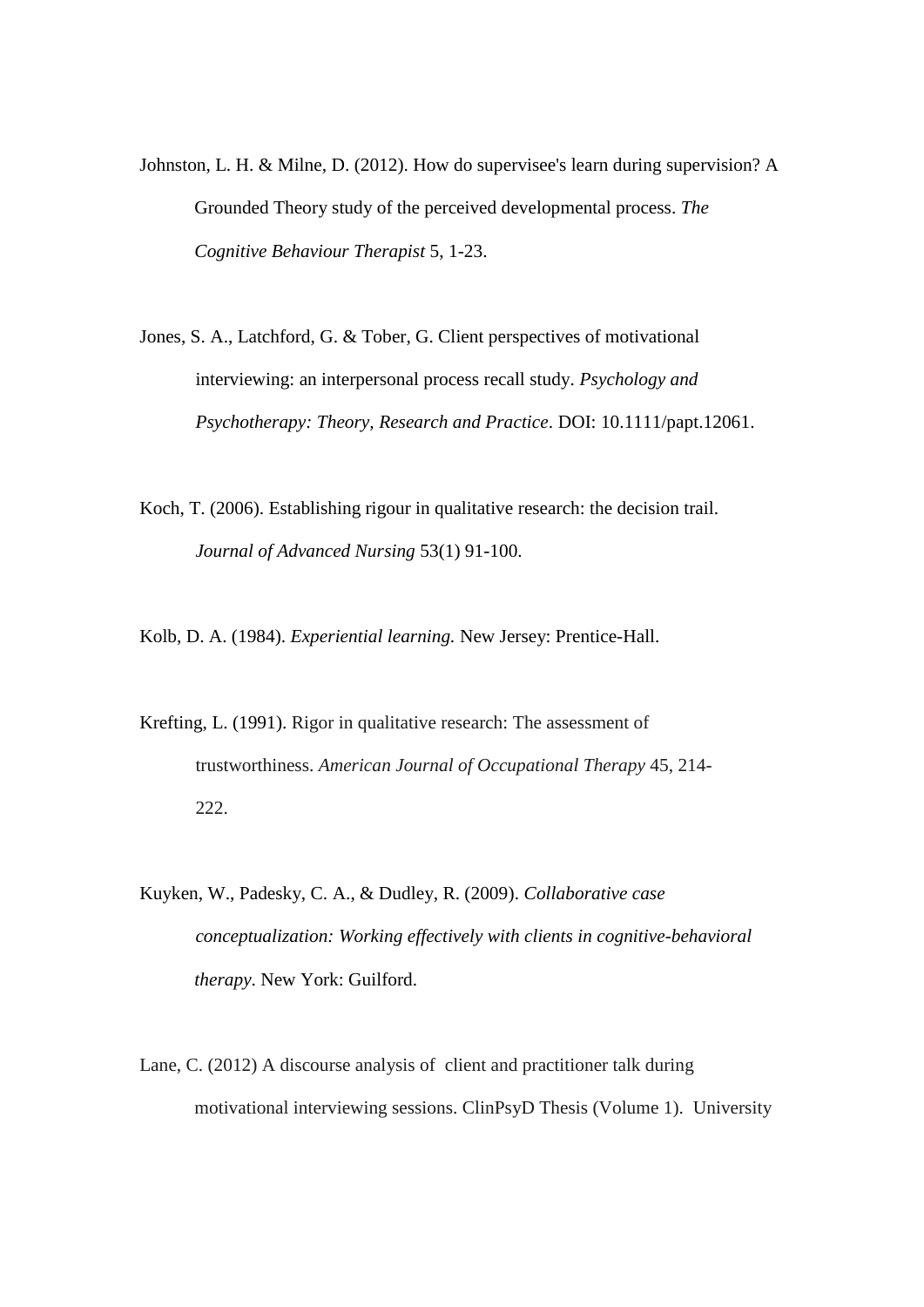of Birmingham. Available for download from:

<http://etheses.bham.ac.uk/3708/1/Lane12ClinPsyD1.pdf>

- Linden, A., Butterworth, S. W., & Prochaska, J. O (2010). Motivational interviewing-based health coaching as a chronic care intervention. *Journal of Evaluation in Clinical Practice* 16(1), 166-174.
- Lindson-Hawley, N. & Thompson, T. P., (2015). Motivational interviewing for smoking cessation (review). *The Cochrane Library.* Retrieved from [http://onlinelibrary.wiley.com/doi/10.1002/14651858.CD006936.pub3/e](http://onlinelibrary.wiley.com/doi/10.1002/14651858.CD006936.pub3/epdf) pdf.
- Magill, M., Apodaca, T. R., Barnett, N. P., & Monti, P. M. (2010). The route to change: Within-session predictors of change plan completion in a motivational interview. *Journal of Substance Abuse Treatment, 38*(3), 299-305
- Marshall, W. L., & Marshall, L. E. The utility of the random controlled trial for evaluating sexual offender treatment: the gold standard or an inappropriate strategy? *Sexual Abuse a Journal of Research and Treatment*  19(2) 175-191.
- Martin, D. J. Garske, J. P. & Davis, K. M. (2000). Relation of the therapeutic alliance with outcome and other variables. A meta analytic review. *Journal of Consulting and Clinical Psychology* 68, 438-450.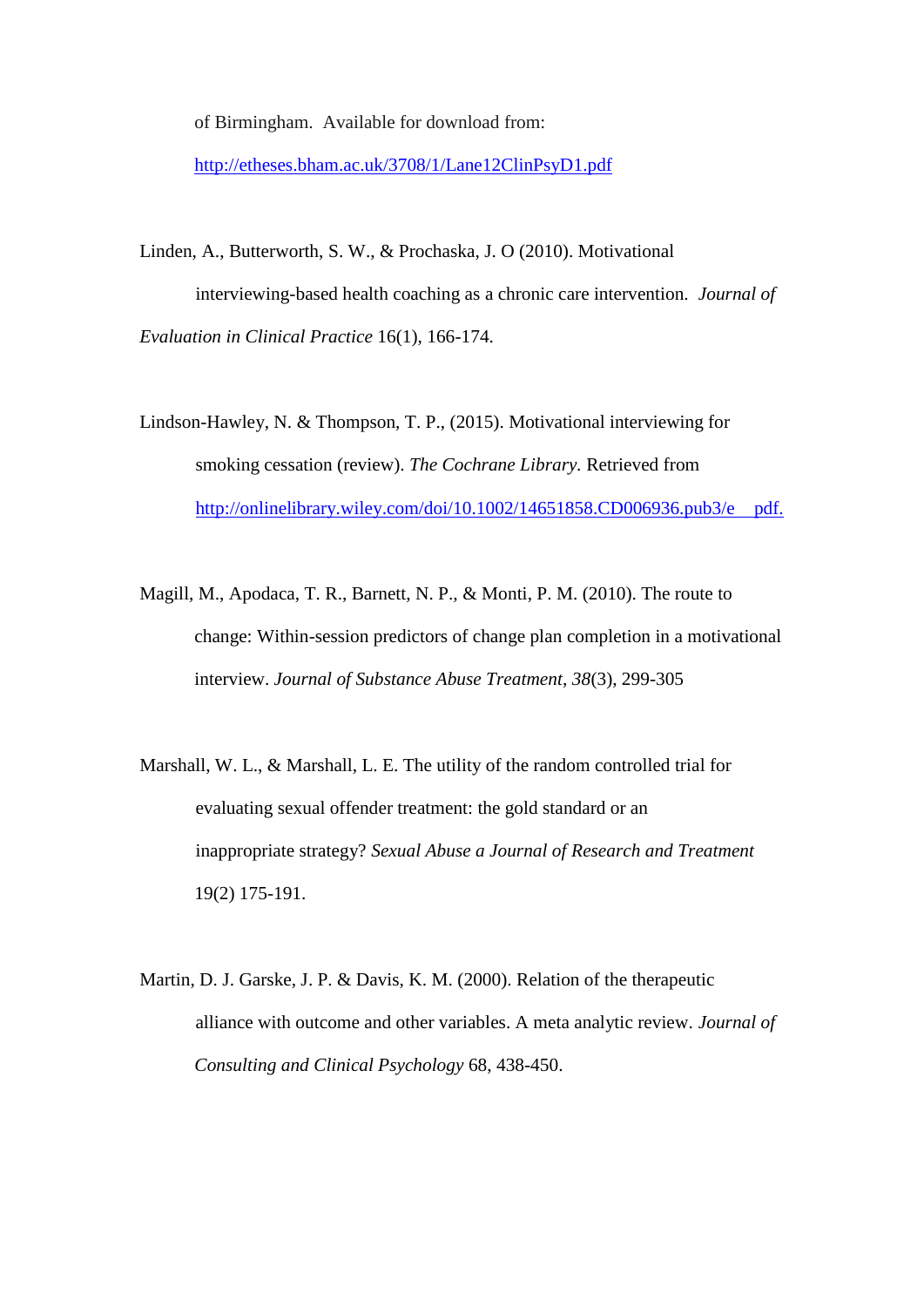- Masters, R. S. W. (1992). Knowledge, knerves and know-how: the role of explicit versus implicit knowledge in the breakdown of a complex motor skill under pressure, *British Journal of Psychology* 83, 343–58.
- Michie, S., Ashford, S., Sniehotta, F. F., Dombrowoski, U., Bishop, A. & French, D. P. (2011). A refined taxonomy of behaviour change techniques to help people change their physical activity and healthy eating behaviours: The CALO-RE taxonomy. *Psychology and Health* 26(11), 1479-1498.
- Miller, W. R. (1983). Motivational interviewing with problem drinkers. *Behavioural Psychotherapy*, 11, 147-172.
- Miller, W. R. & Rollnick, S. (1991). *Motivational interviewing: preparing people to change addictive behaviour.* London: Guilford Press.
- Miller, W. R. & Rollnick, S. (2002). *Motivational interviewing: preparing people for change* (2<sup>nd</sup> ed.). London: Guilford Press.
- Miller, W. R., Moyers, T. B., Ernst, D., & Amrhein, P. (2008). *Manual for the motivational interviewing skills code: version 2.1.* Retrieved from http://casaa.unm.edu/download/misc.pdf
- Miller, W. R. & Rollnick, S. (2012). *Motivational interviewing: helping people change* (3rd ed.)*.* London: Guilford Press.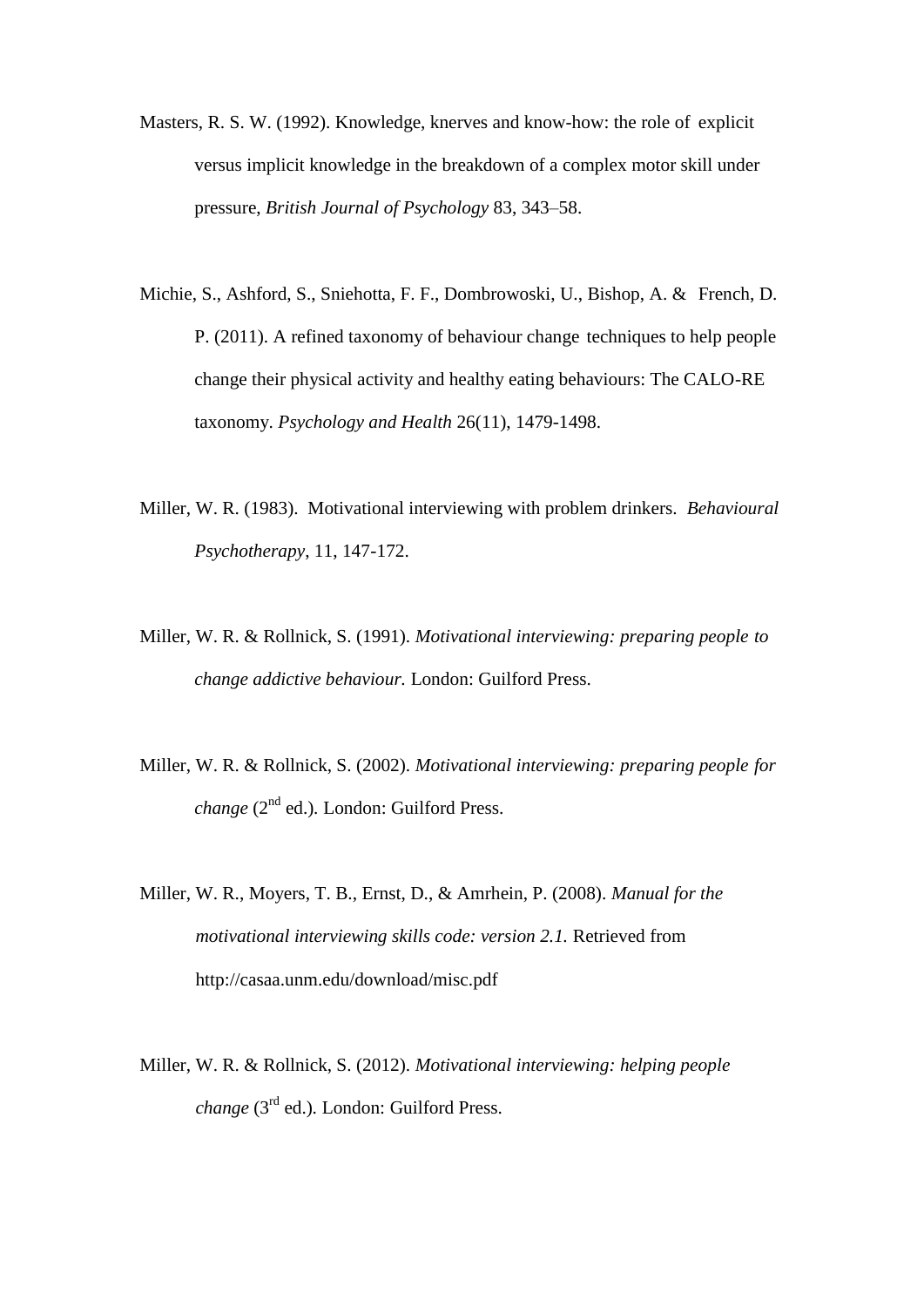- Mitcheson, L., Bhavsar, K., & McCAmbridge, J. (2009). Randomised trial of training and supervision in motivational interviewing with adolescent drug treatment practitioners. *Journal of Substance Abuse Treatment*  37(1) 73-78.
- Moyers, T. B., Martin, T., Manuel, J. K., Stacey, B. A. Hendrickson, M. S & Miller, W. R. (2005). Assessing competence in the use of motivational interviewing. *Journal of Substance Abuse Treatment* (28)1 19-26.
- Moyers, T. B., & Martin, T. (2006). Therapist influence on client language during motivational interviewing sessions. *Journal of Substance Abuse Treatment, 30*(3), 245-251
- Moyers, T. B., Martin, T., Christopher, P. J., Houck, J. M., Tonigan, J. S., & Amrhein, P. C. (2007). Client language as a mediator of motivational interviewing efficacy: Where is the evidence? . *Alcoholism: Clinical and Experimental Research, 31* (Supplement 3), S40-S47.
- Moyers, T. B., Martin, T., Houck, J. M., Christopher, P. J., & Tonigan, J. S. (2009). From in-session behaviors to drinking outcomes: A causal chain for motivational interviewing. . *Journal of Consulting and Clinical Psychology 77*(6), 1113-1124.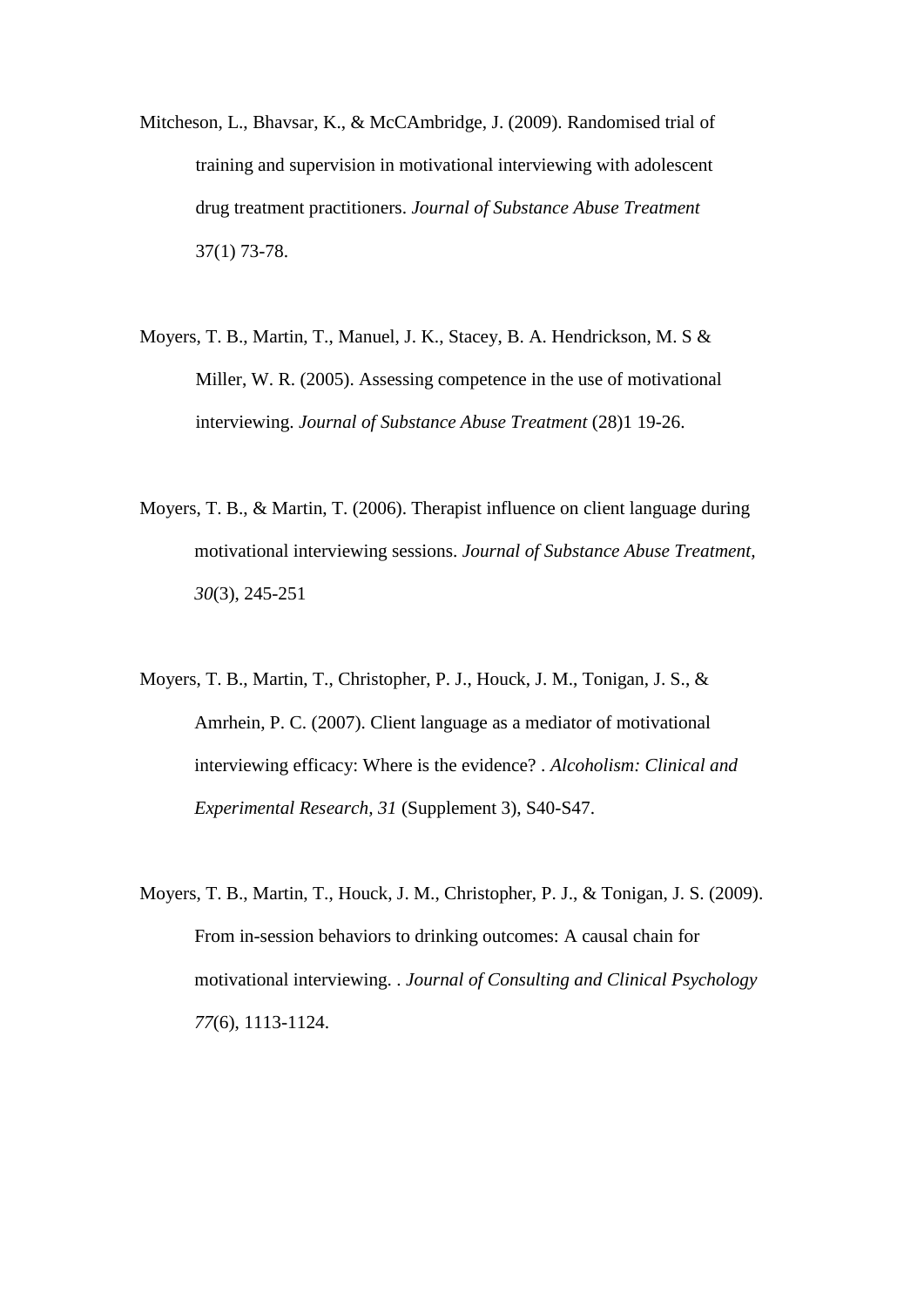- Moyers, T. B., Manuel, J. K., Miller, W. R., & Ernst, D. (2010). *Revised global scales: Motivational treatment integrity 3.1.1 (MITI 3.1.1).* Retrieved from [http://casaa.unm.edu/download/miti3\\_1.pdf.](http://casaa.unm.edu/download/miti3_1.pdf)
- Moyers, T. B., Manuel, J. K., & Ernst, D. (2014). *Motivational Interviewing Treatment Integrity Coding Manual 4.0*. Unpublished manual.
- Moyers, T. B, Miller, W. R, & Hendrickson, S. M. L. (2005) How does motivational interviewing work? Therapist interpersonal skill predicts client involvement within motivational interviewing sessions. *Journal of Consulting and Clinical Psychology* 73(4), 590–8.
- National Institute for Health and Care Excellence (2014). *Behaviour change: individual approaches.* London: HMSO.
- Norcross (2005). *Psychotherapy relationships that work. Evidence based responsiveness* (2<sup>nd</sup> ed.). London: Oxford University Press.
- Perry, C. K., & Butterworth, S. (2011). Commitment strength in motivational interviewing and movement in exercise stage of change in women. *Journal of the American Academy of Nurse Practitioners 23*, 509–514

Potter, J. (2002). Two kinds of natural, *Discourse Studies* 4(4), 539-542.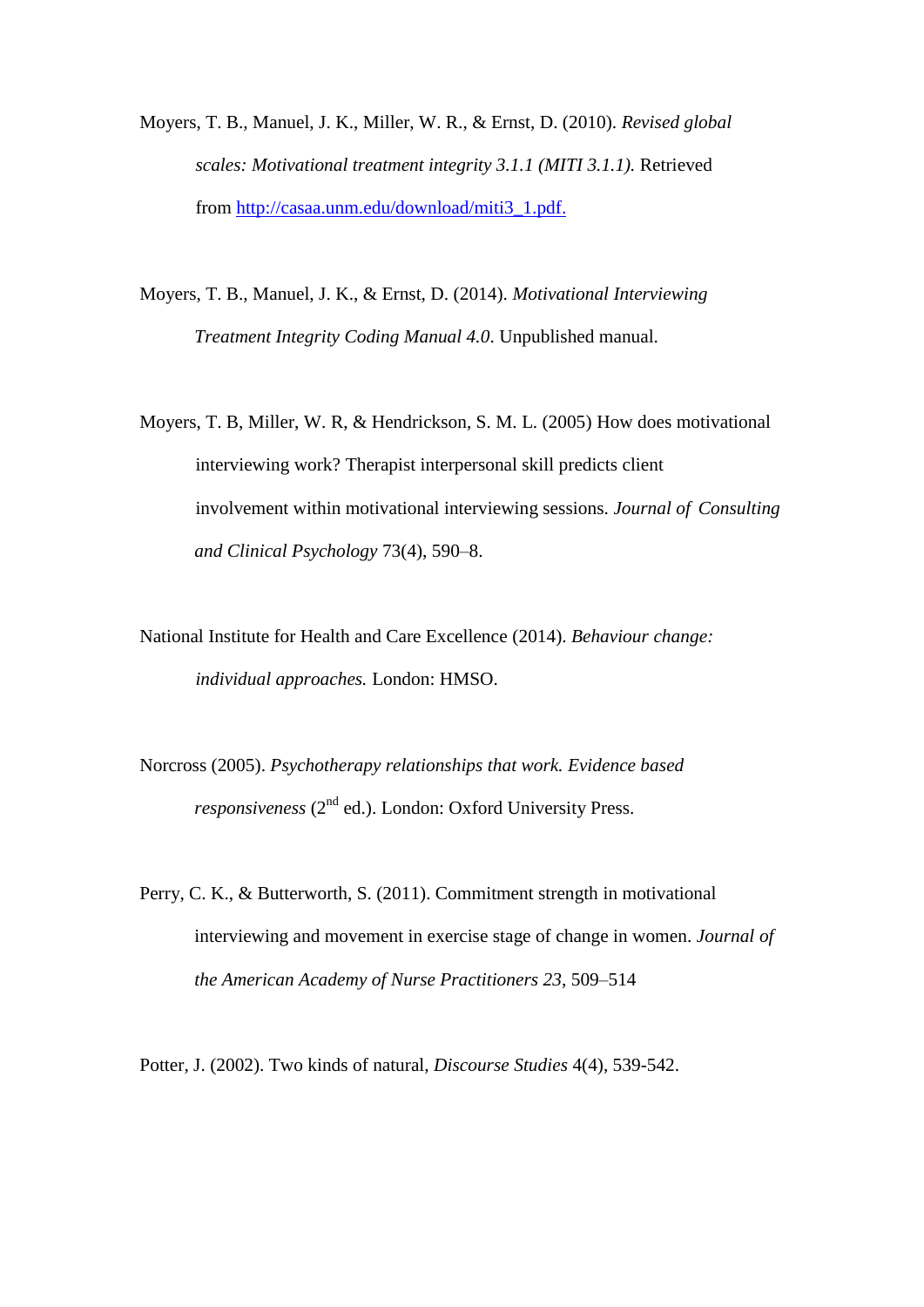Potter, J. & Wetherell, M. (1987). Discourse and Social Psychology: Beyond Attitudes and Behaviour. London: Sage.

Potter, J. (2012). Re-reading discourse and social psychology: transforming social psychology. *British Journal of Social Psychology,* 51 (3), 436 - 455.

Rogers, C. (1980). *A way of being.* USA: Houghton Miffin Company.

- Rollnick, S., & Miller, W. R. (1995). What is motivational interviewing? Behavioural and Cognitive Psycho- therapy, 23,325-334.
- Rollnick, S. Miller, W. R. & Butler, C. (2008). *Motivational interviewing in healthcare: helping patients change behaviour*. London: Guilford Press.
- Rosengren, D.B., & Wagner, C. (2001). Motivational interviewing dancing not wrestling. In Coombs, R. H. (Ed.), In Addiction recovery tools: a practical handbook (p. 17-35). London: Sage.
- Roth, A. & Fonagy, P. (2005). *What works for whom?: A critical review of psychotherapy research* (2<sup>nd</sup> ed.). London: Guilford Press.
- Rubak, S., Sandbaek, A., Lauritzen, T., & Christensen, B. (2005). Motivational interviewing: a systematic review and meta-analysis. *British Journal of general Practice* 305-312.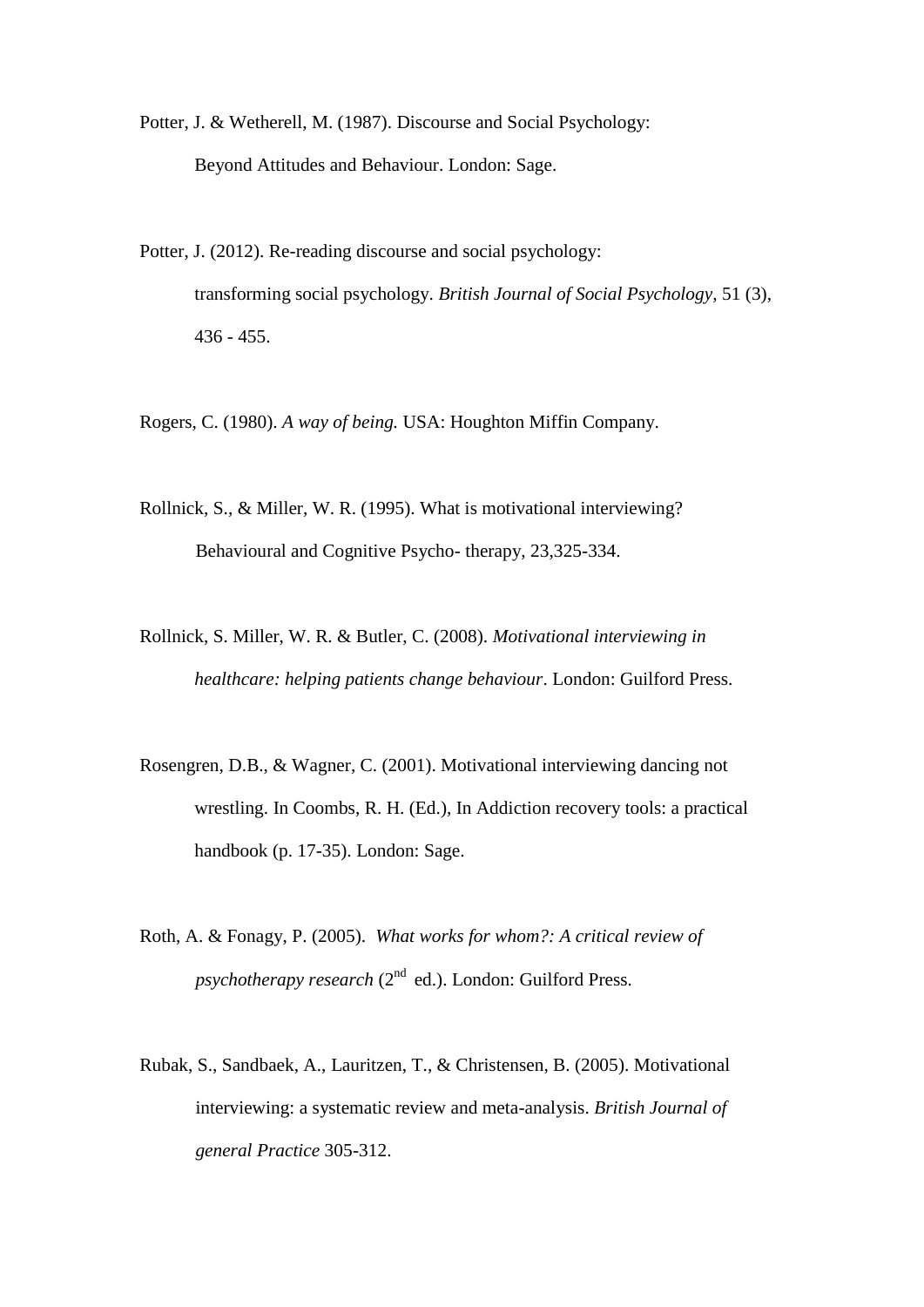Schon, D**.** (1986). *Educating the reflective practitioner*. San Francisco: Jossey-Bass.

- Simon, S.D. (2001). Is the randomized clinical trial the gold standard of research? *Journal of Andrology* 22(6) 938-943.
- Smith, J. A., Flowers, P. & Larkin, M. (2009). *Interpretative phenomenological analysis: theory, method and research.* London: Sage.
- Siccama, C. J & Penna, S. (2008) Enhancing validity of a qualitative dissertation research study by using NVIVO. *Qualitative Research Journal,* 8(2), 91 - 103.
- Silver, C. & Lewins, A. (2014). *Using software in qualitative research a step-by-step guide* (2nd ed.). London: Sage.
- Strang, J., & McCambridge, J. (2004). Can the practitioner correctly predict outcome in motivational interviewing? . *Journal of Substance Abuse Treatment, 27*(1), 83-88.
- Thorpe, M. (2003). Motivational interviewing and dietary behavior change. *Journal of the American Dietetic Association* 103(2), 150-151.
- Vader, A. M., Walters, S. T., Houck, J. M., & Field, C. A. (2010). The Language of Motivational Interviewing and Feedback: Counselor Language, Client